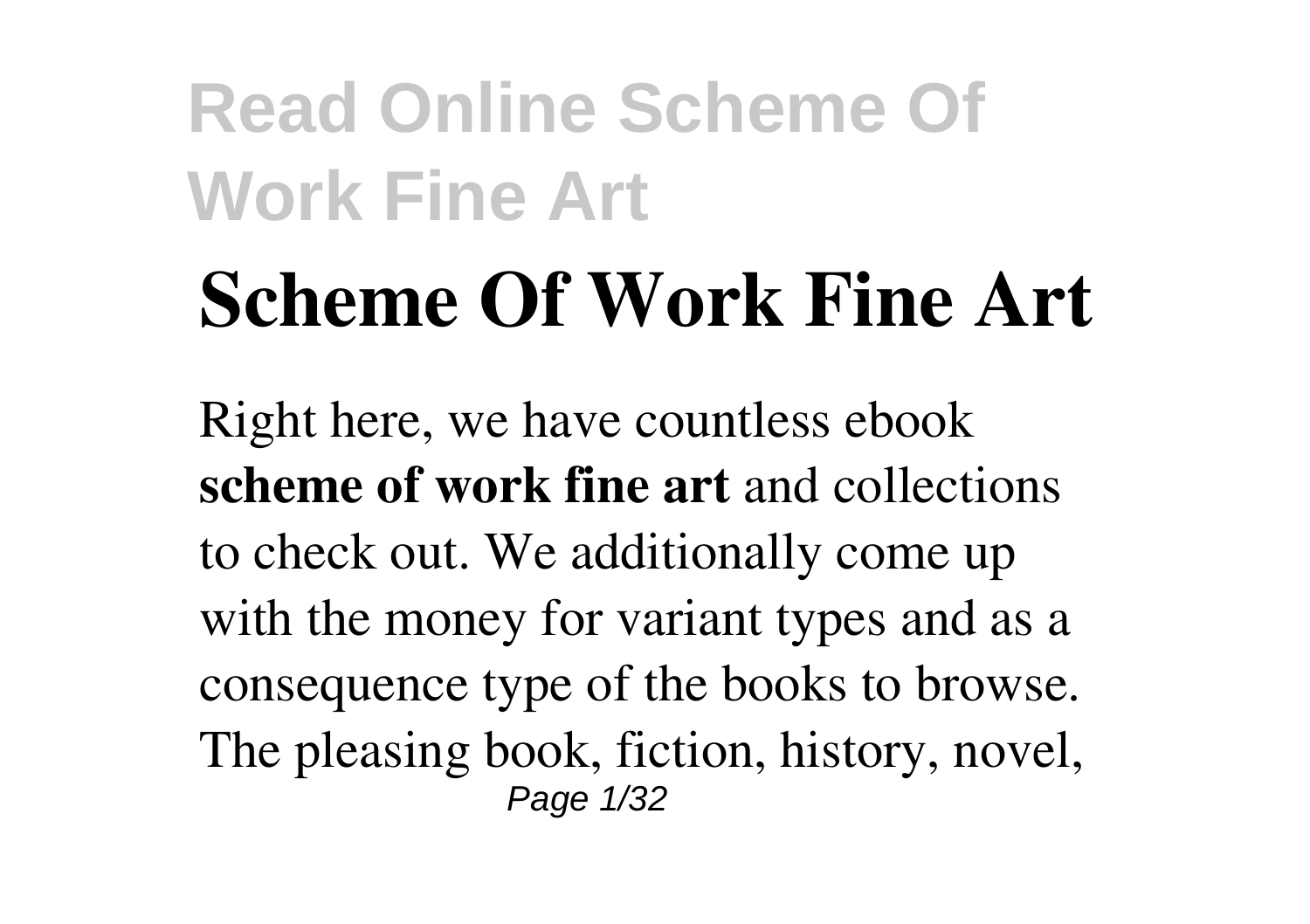scientific research, as well as various extra sorts of books are readily affable here.

As this scheme of work fine art, it ends stirring instinctive one of the favored book scheme of work fine art collections that we have. This is why you remain in the best website to look the amazing ebook to Page 2/32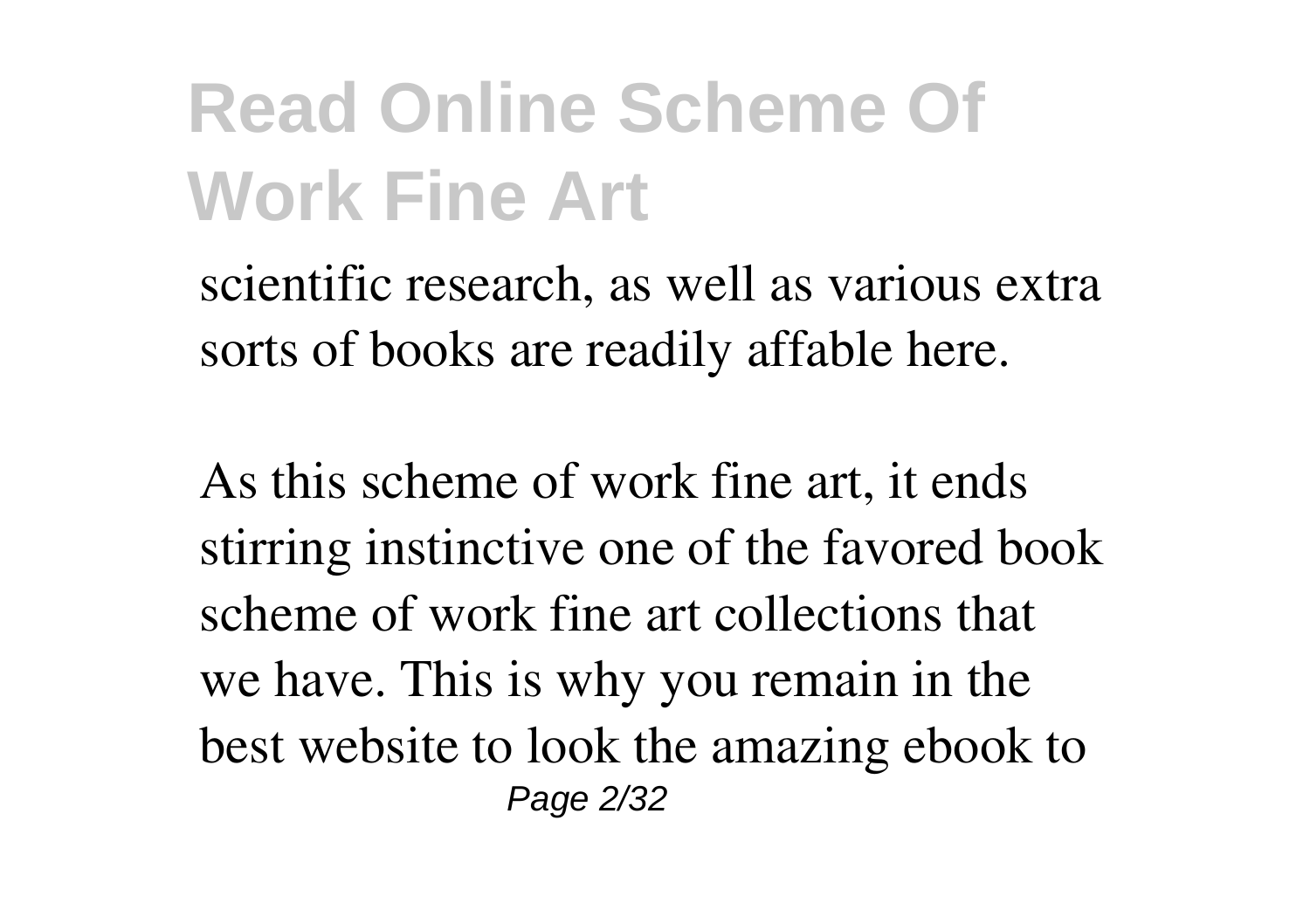Adam Ruins Everything - How the Fine Art Market is a Scam | truTV **A Level Fine Art Book Flip Through (A\* - 100%)** A\* A Level Fine Art Book Flip Through (first year)

The formula for selling a million-dollar Page 3/32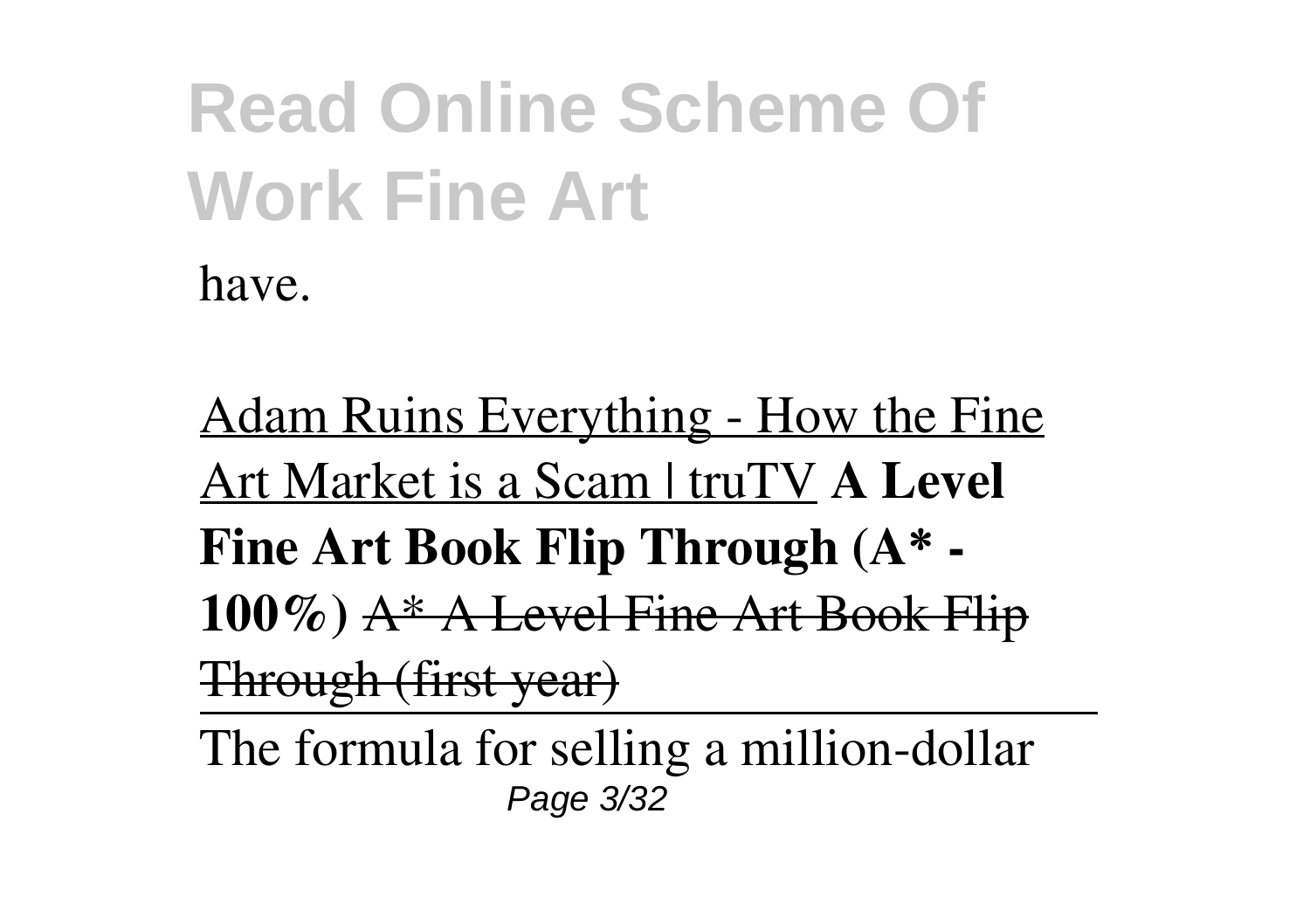work of artArtists' books and working with objects Otis College Book Arts: Bookbinding: Create a \"Flutter Book\" *Goodwill Hunting For Fine Art Books* Plan with Me :: Cranberry Hootycreeks :: Happy Planner Recipe Organizer :: Squaird Plans :: 2020 What are split complementary color schemes? a Page 4/32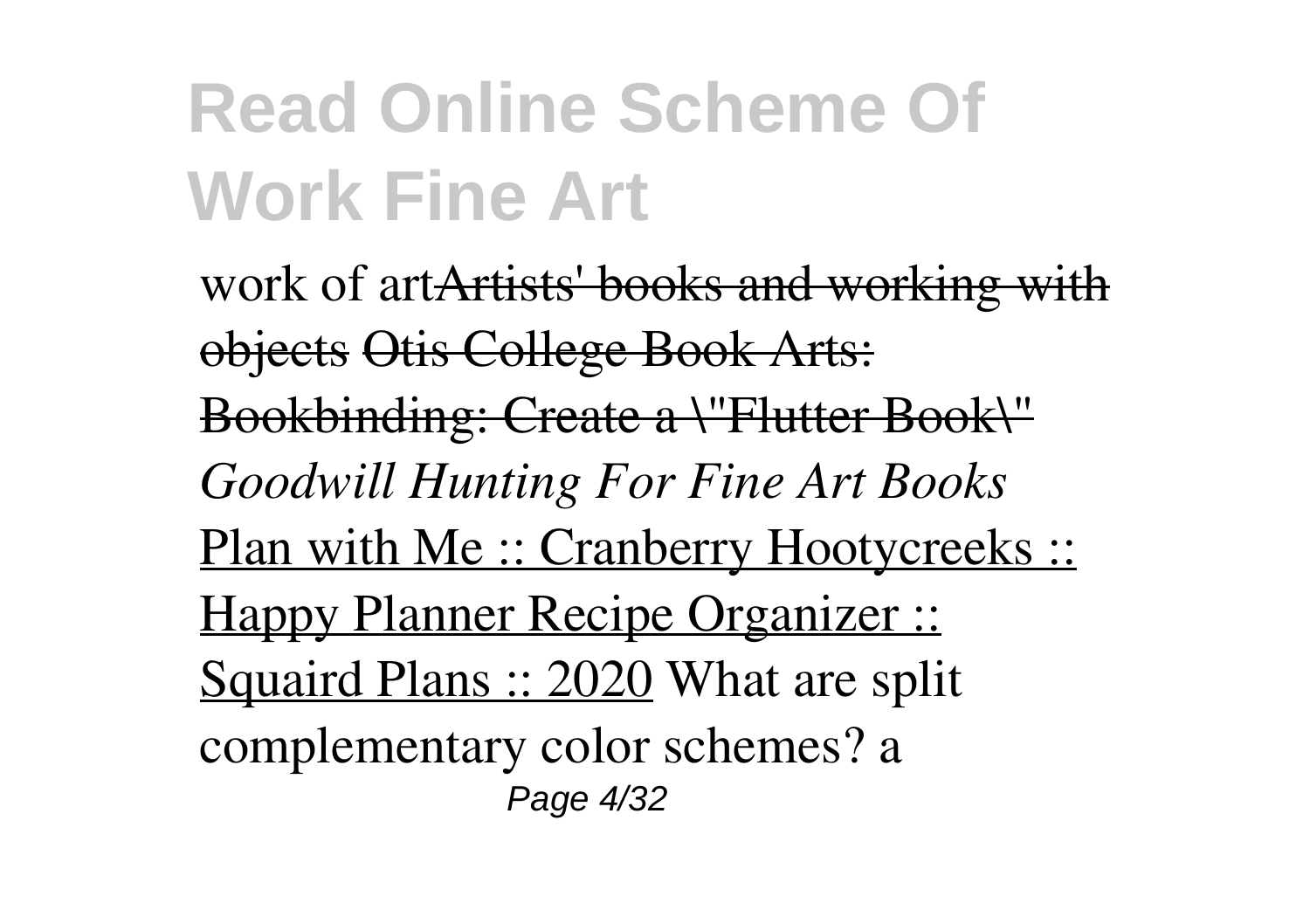Photoshop comic book coloring tutorial! Art Books + Inspirations to Fill Your Sketchbook! *Virtual Academy Art - 1 Point Perspective Coloring [12-9-20]* SIGGRAPH 2020 - Large Voxel Landscapes On Mobile The Best Books for Printing Fine Art Photos *TOP 5 ART BOOKS that Shaped my Career...* The Page 5/32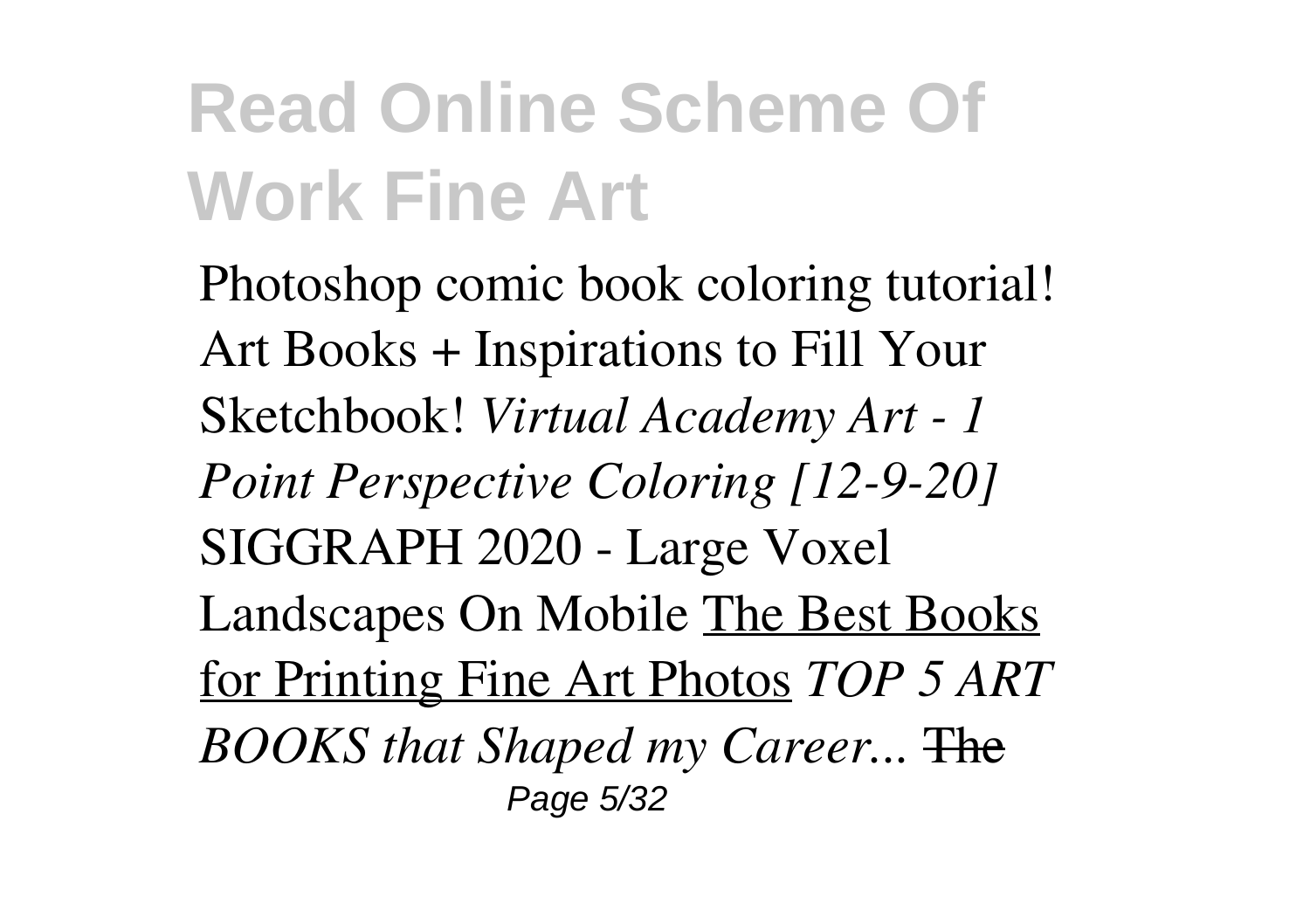Fine Art of Small Talk {Book Review} *What are the 9 Best Pastel Art Books? fine art || fine art important books || syllabus of Fine Art Abstract Painting Compositions*

Composition in Art

THE ART OF BOOK RESTORATION

*Scheme Of Work Fine Art* Page 6/32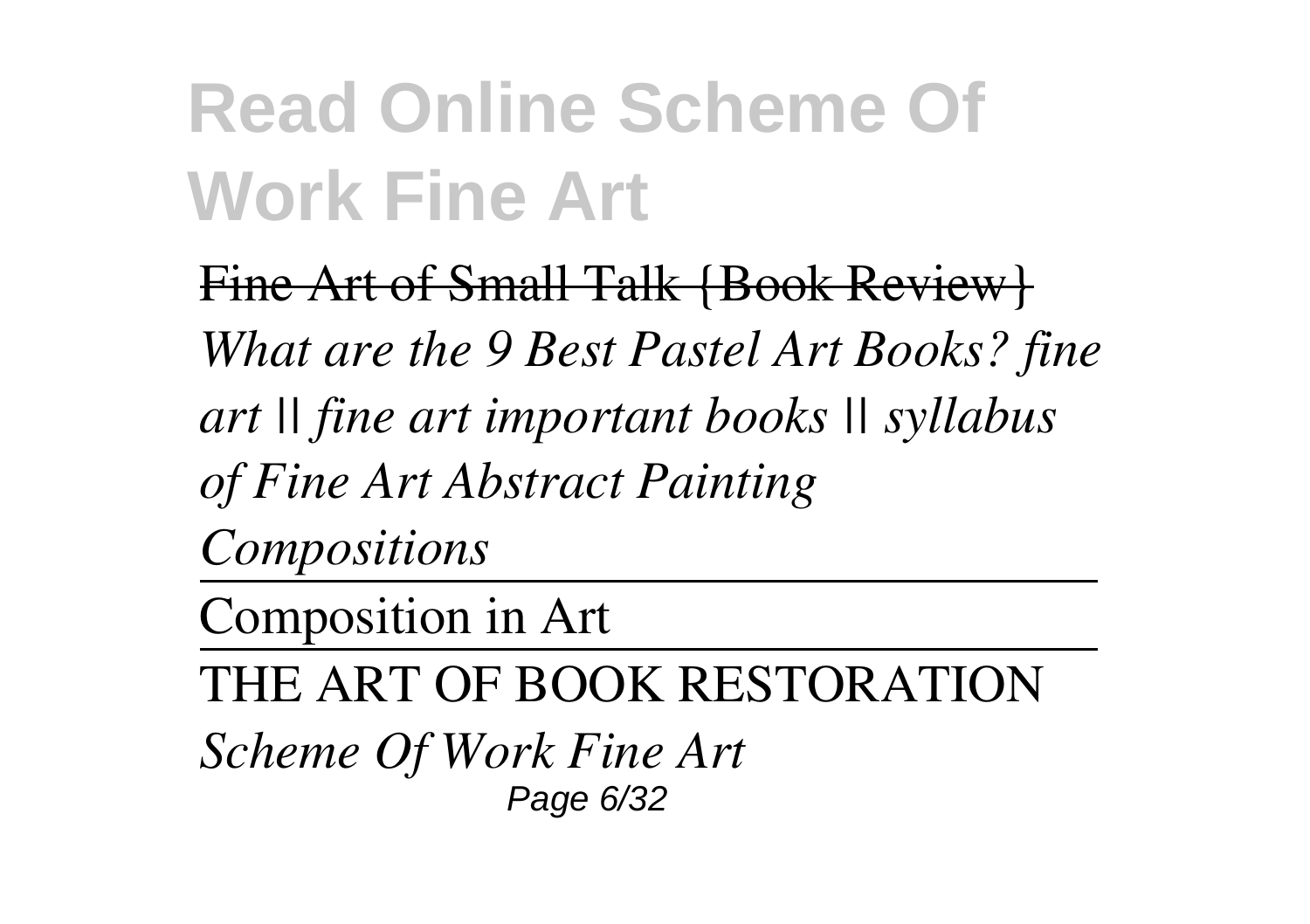The scheme of work gives you an example of how to organise and deliver a two- year course in Fine art that exploits this specification's curriculum development opportunities. It is designed to help you plan your course so that it meets the requirements of the specification, in a way that is enjoyable and stimulating for Page 7/32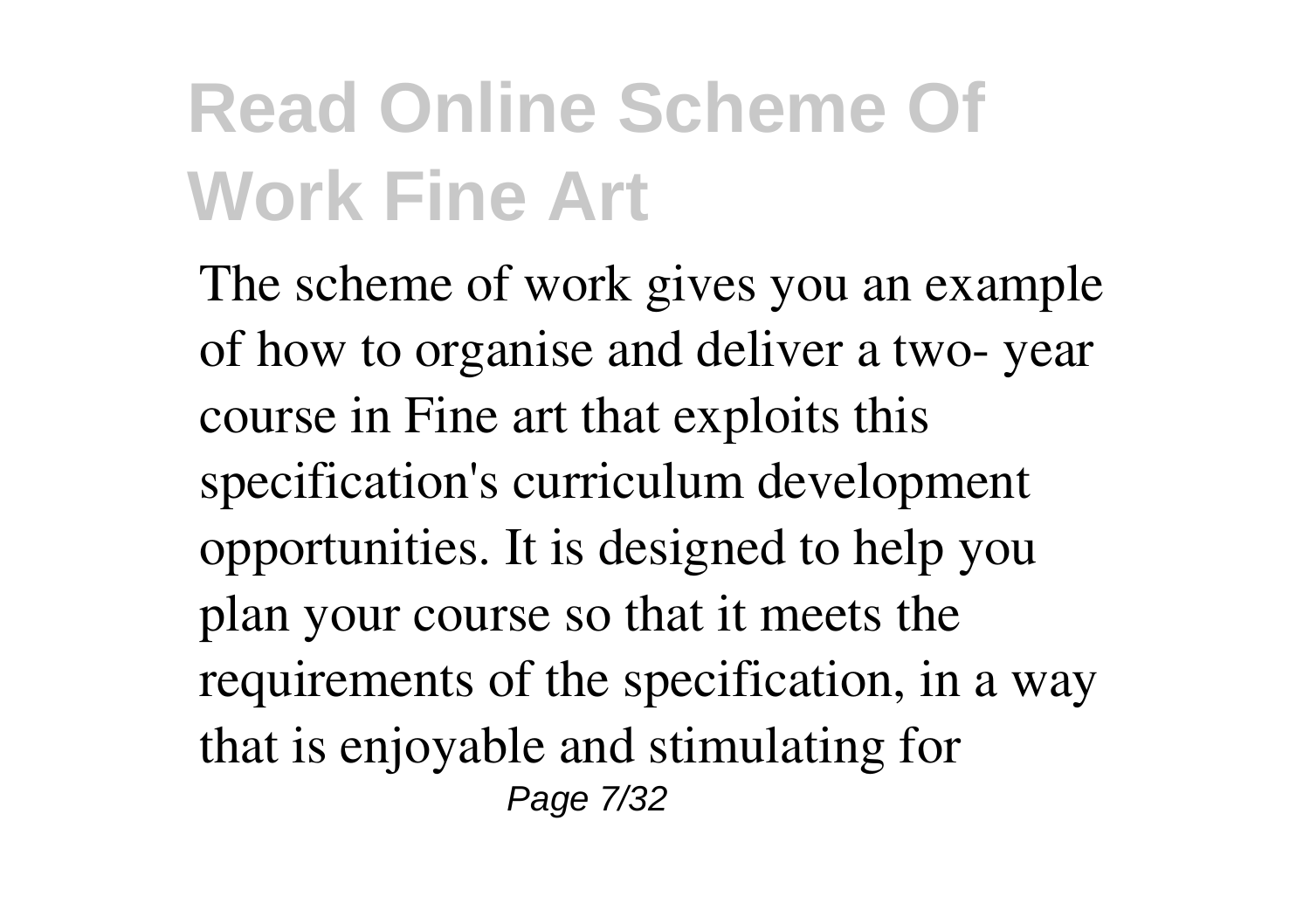students. The scheme of work includes suggestions for activities and project tasks that provide students with opportunities to develop Fine art knowledge, understanding and ...

*Scheme of work: Fine art* Scheme of work: Fine art Published 21 Page 8/32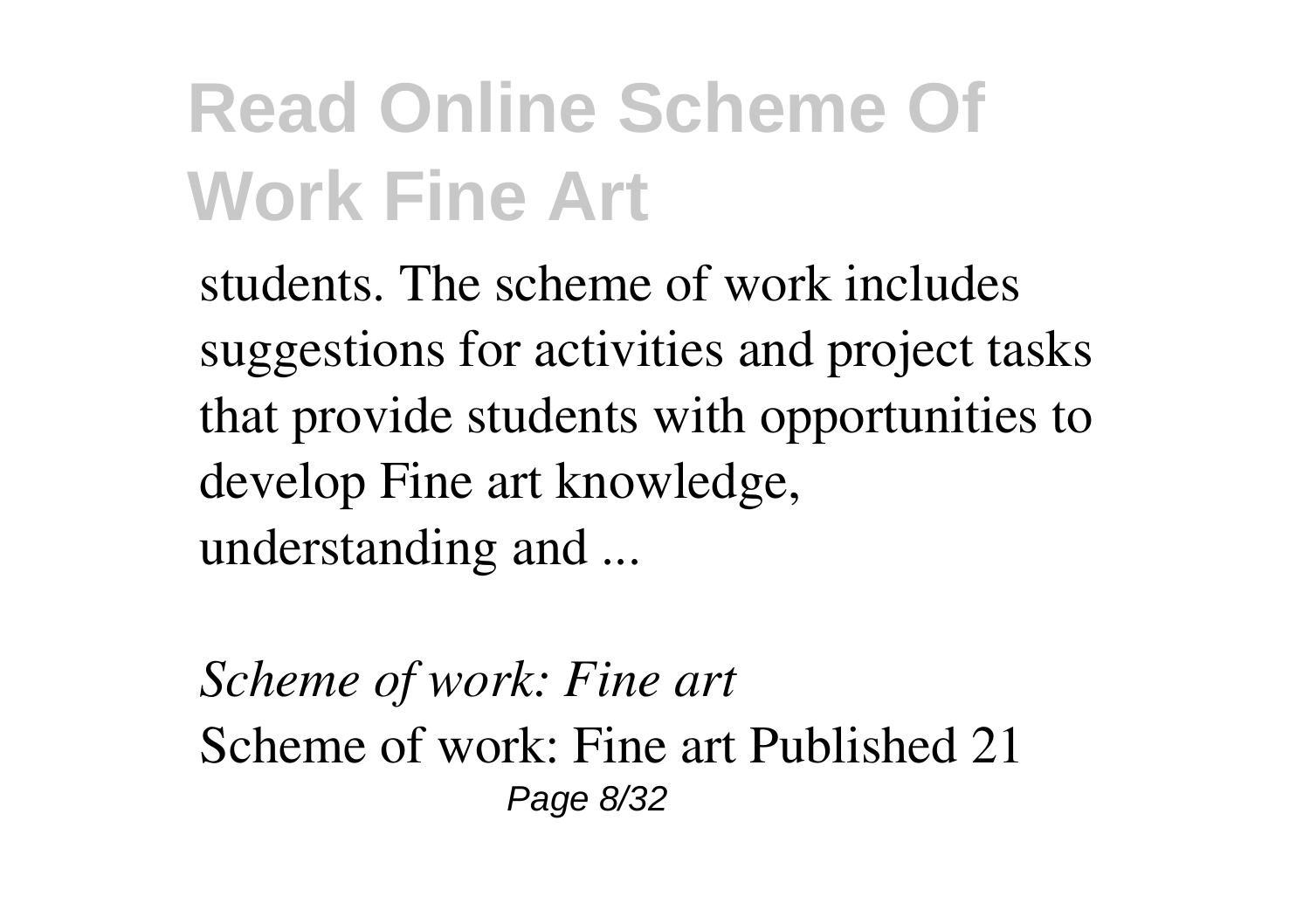May 2015 | PDF | 170 KB Scheme of work: Art, craft and design

*AQA | GCSE | Art and Design | Teaching resources*

A scheme of work which comprises one project based on product design. Students work in different media as they develop an Page 9/32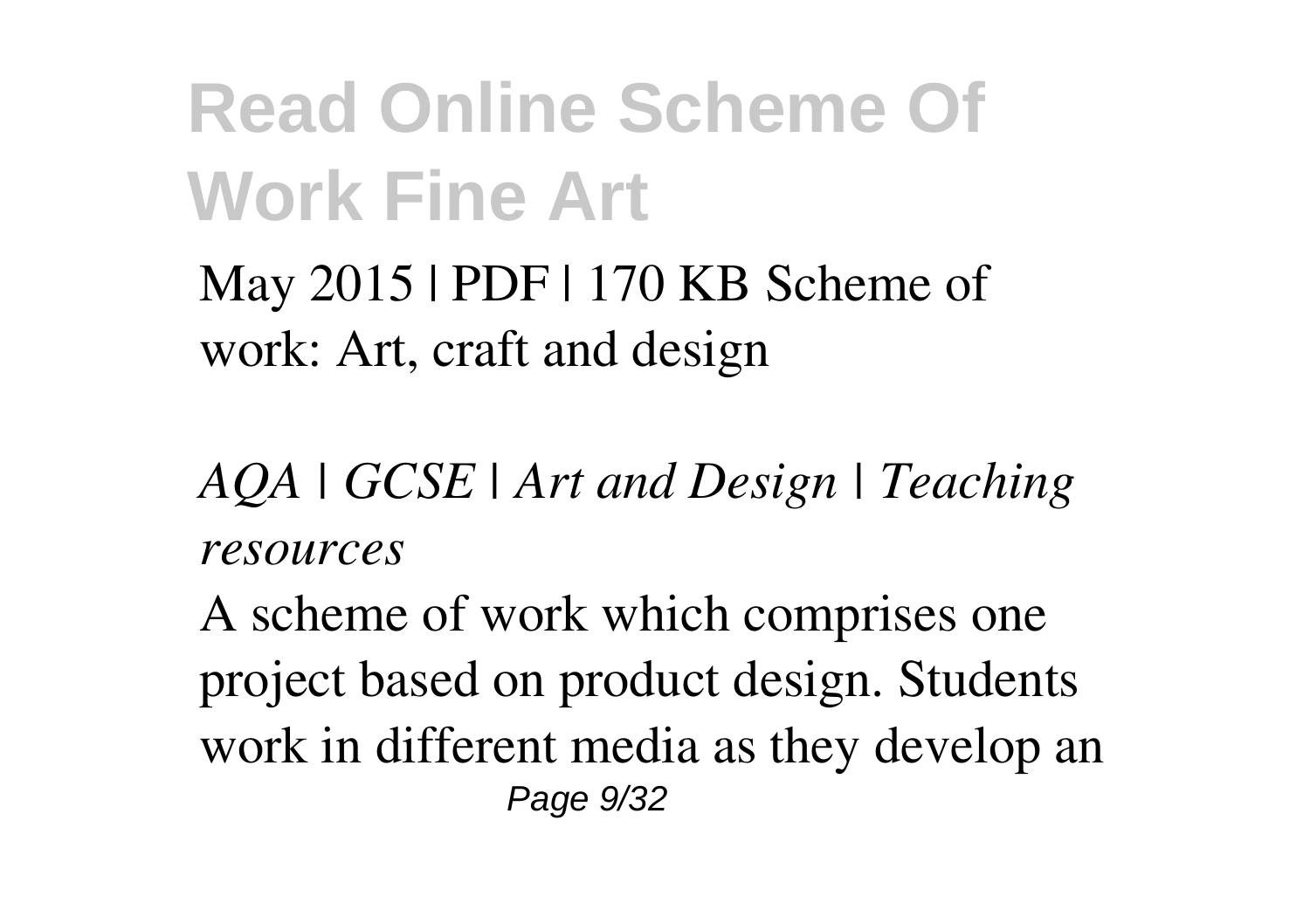investigation into producing a cover, case or container for transporting an object that is hand held or easy to carry. Example 13: photography

*AQA | Scheme of work* Scheme Of Work Fine Art The scheme of work gives you an example of how to Page 10/32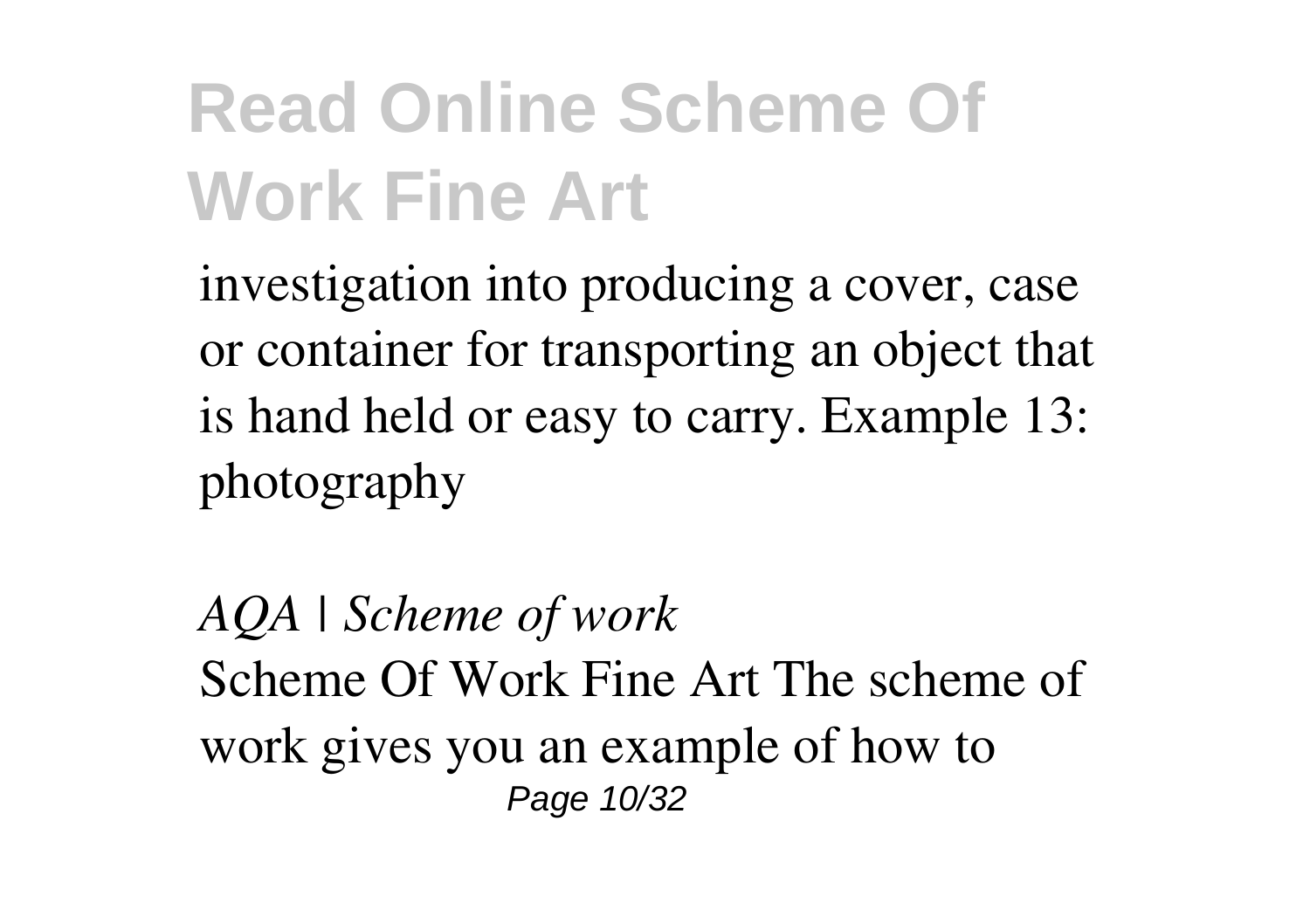organise and deliver a two- year course in Fine art that exploits this specification's curriculum development opportunities. It is designed to help you plan your course so that it meets the requirements of the specification, in a way that is enjoyable and stimulating for ...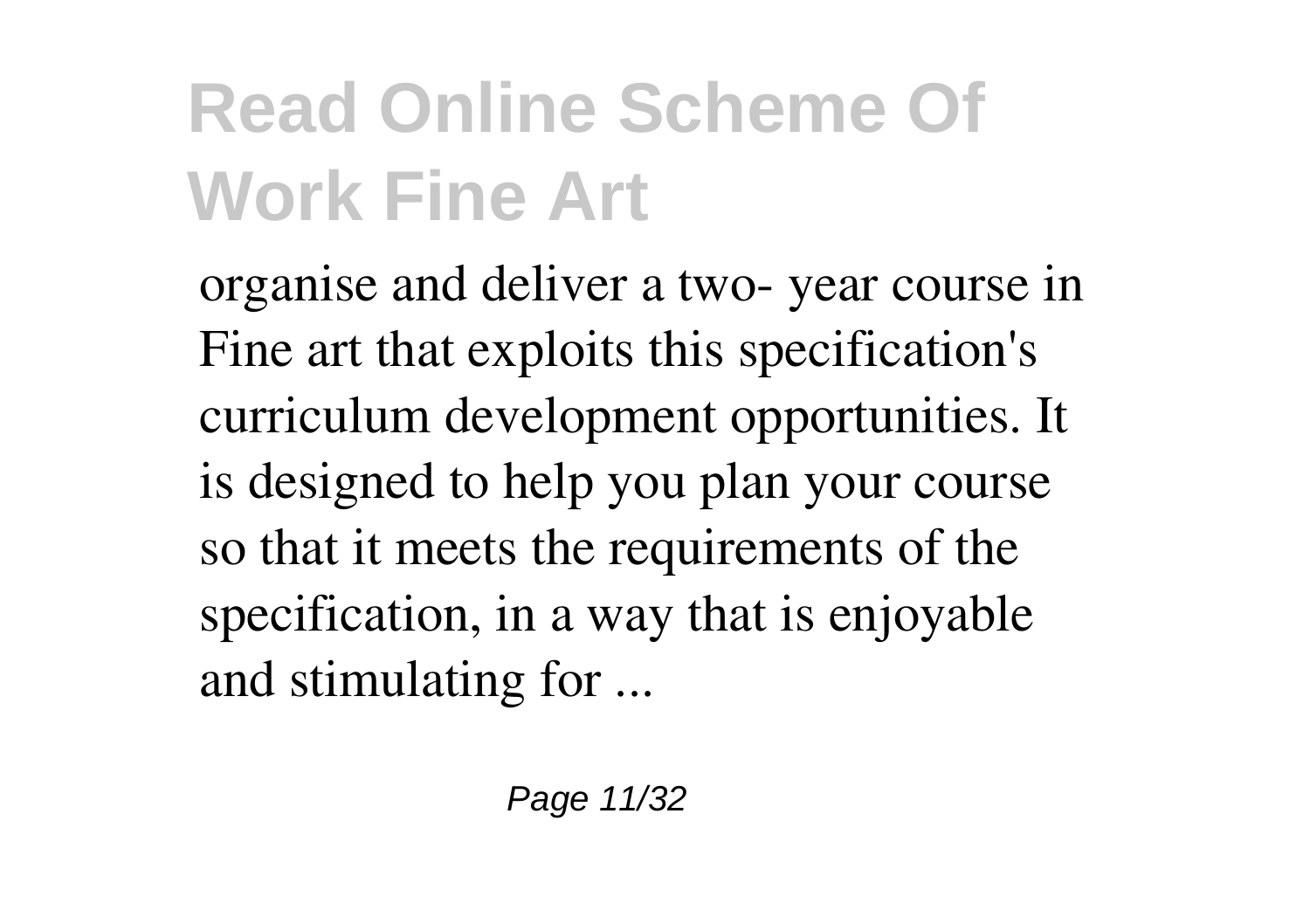*Scheme Of Work Fine Art - dev.livaza.com* Scheme of work: Fine art The scheme of work gives you an example of how to organise and deliver a two- year course in Fine art that exploits this specification's curriculum development opportunities. It is designed to help you plan your course so that it meets the requirements of the Page 12/32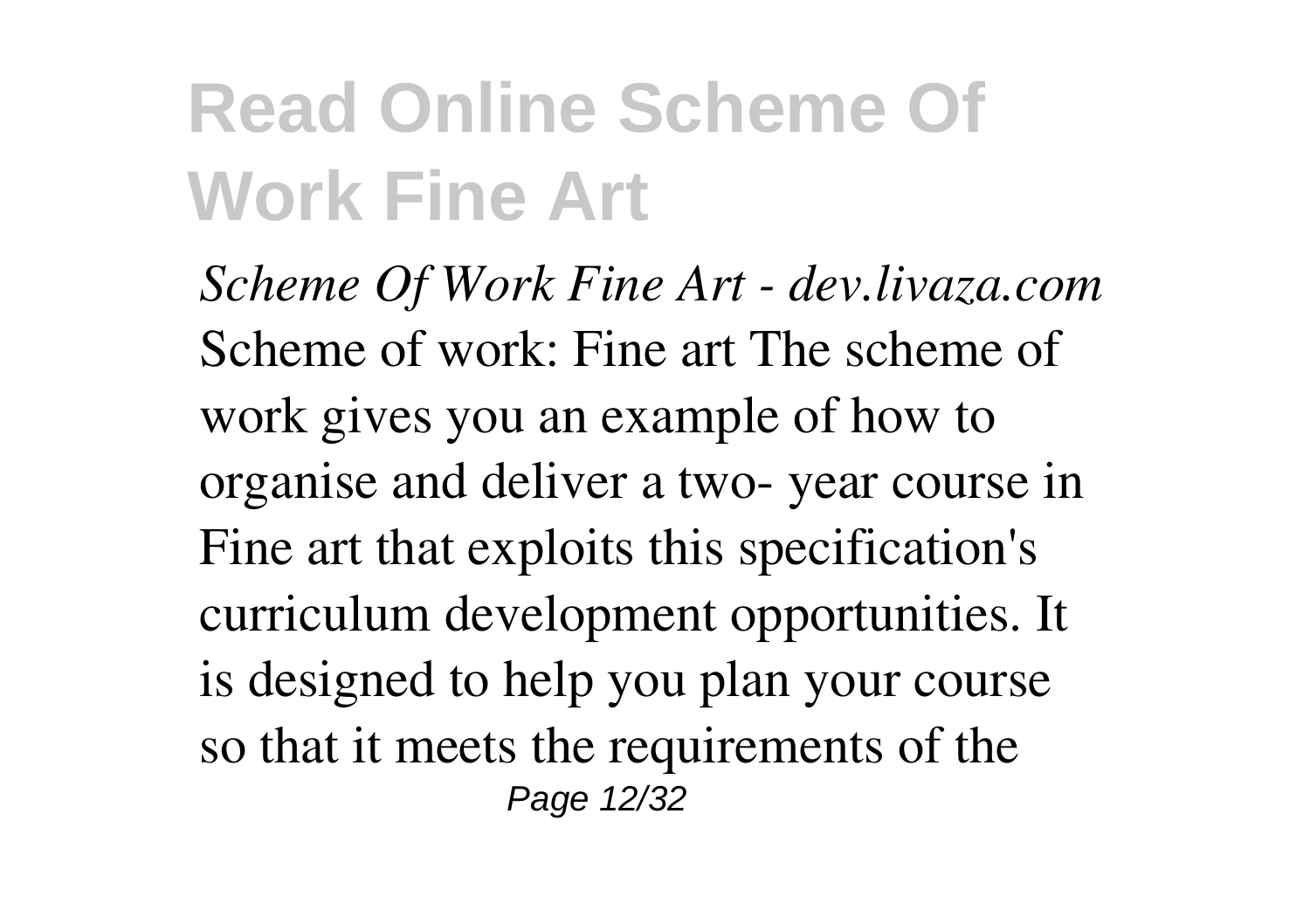specification, in a way that is enjoyable

*Scheme Of Work Fine Art - remaxvn.com* Scheme of work: Fine art The scheme of work gives you an example of how to organise and deliver a two- year course in Fine art that exploits this specification's curriculum development opportunities. It Page 13/32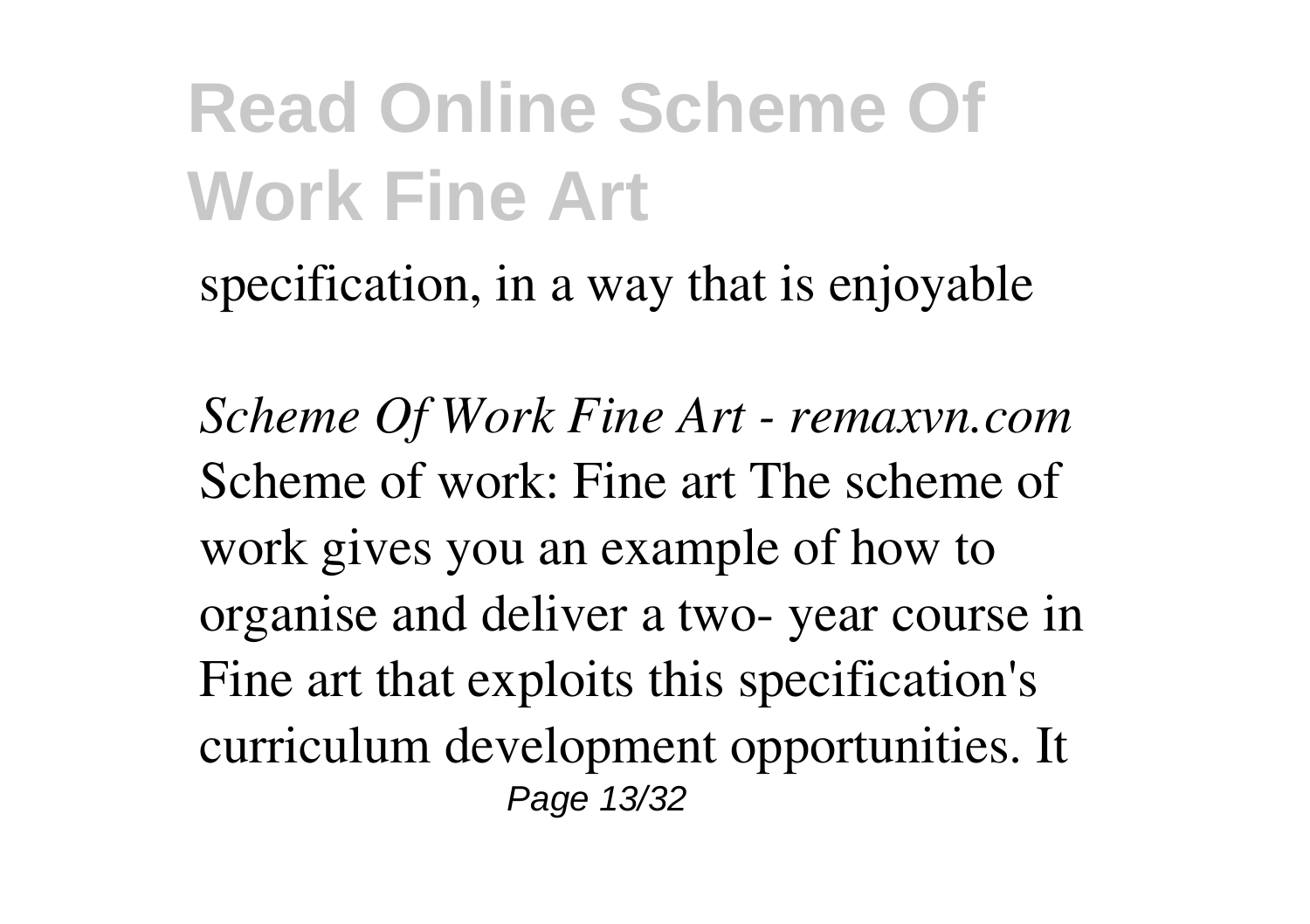is designed to help you plan your course so that it meets the requirements of the specification, in a way that is enjoyable

*Scheme Of Work Fine Art orrisrestaurant.com*

Art & Design: Scheme of Work Overview Key Concepts/Strategies Adaptive Page 14/32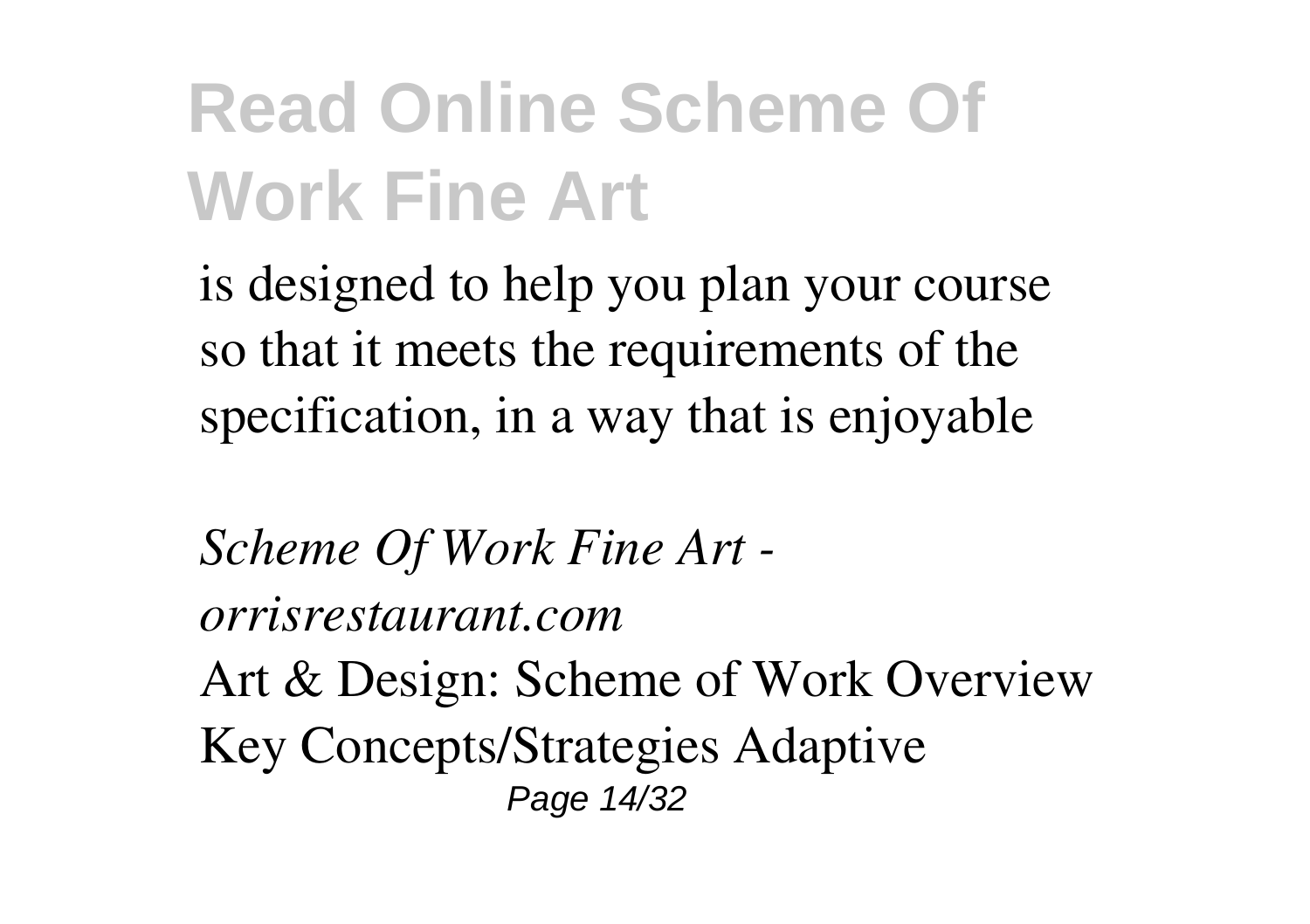Teaching Strategies -Apply different instructional strategies to different groups of learners so that natural diversity prevailing in the classroom does not prevent any learner from achieving success. -Remediation Approach: proactive in nature. -Compensatory Approach: reactive.

Page 15/32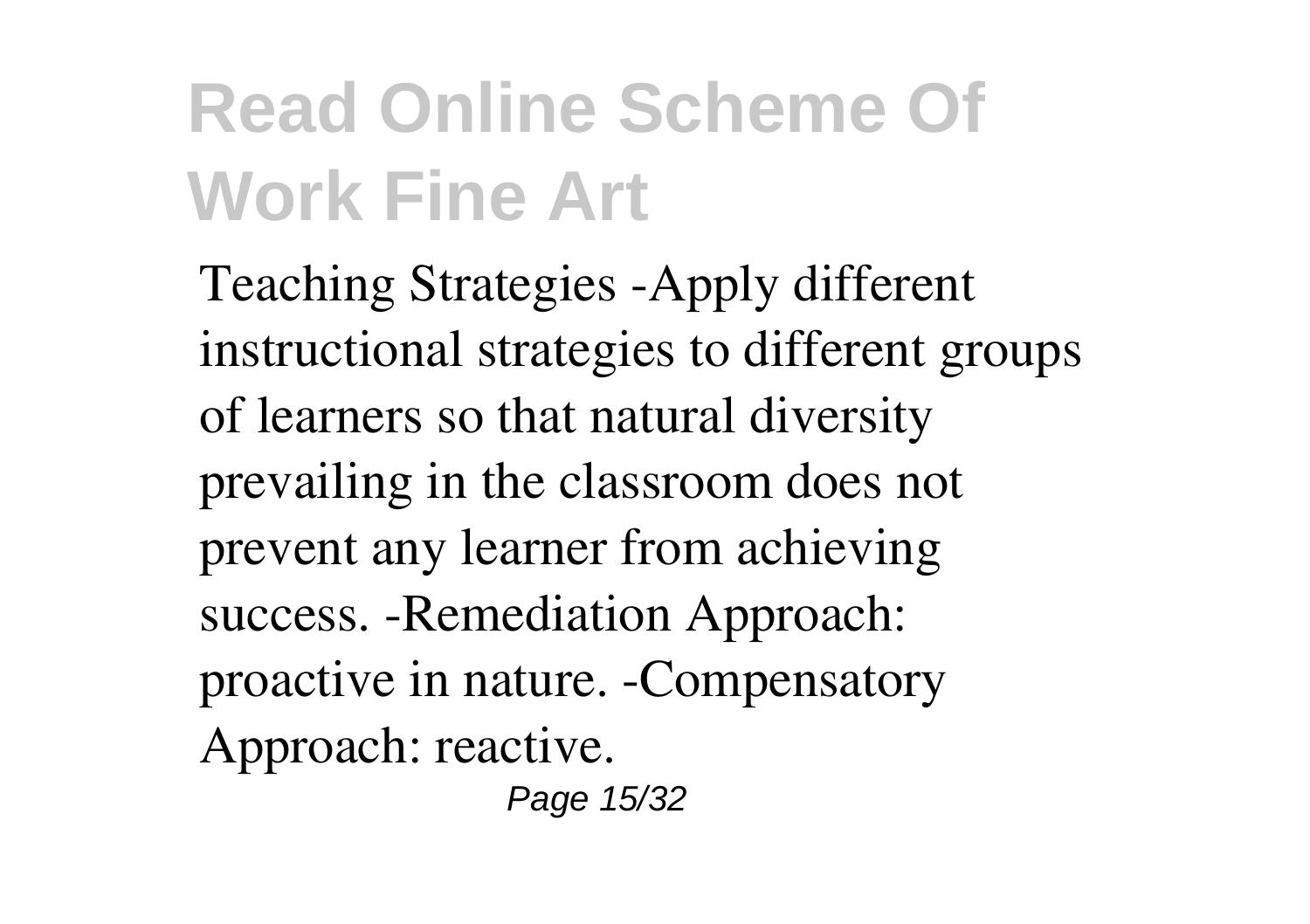*Art & Design: Scheme of Work Overview* The scheme of work gives you an example of how to organise and deliver a two- year course in Art, craft and design that exploits this specification's curriculum development opportunities. It is designed to help you plan your course so that it Page 16/32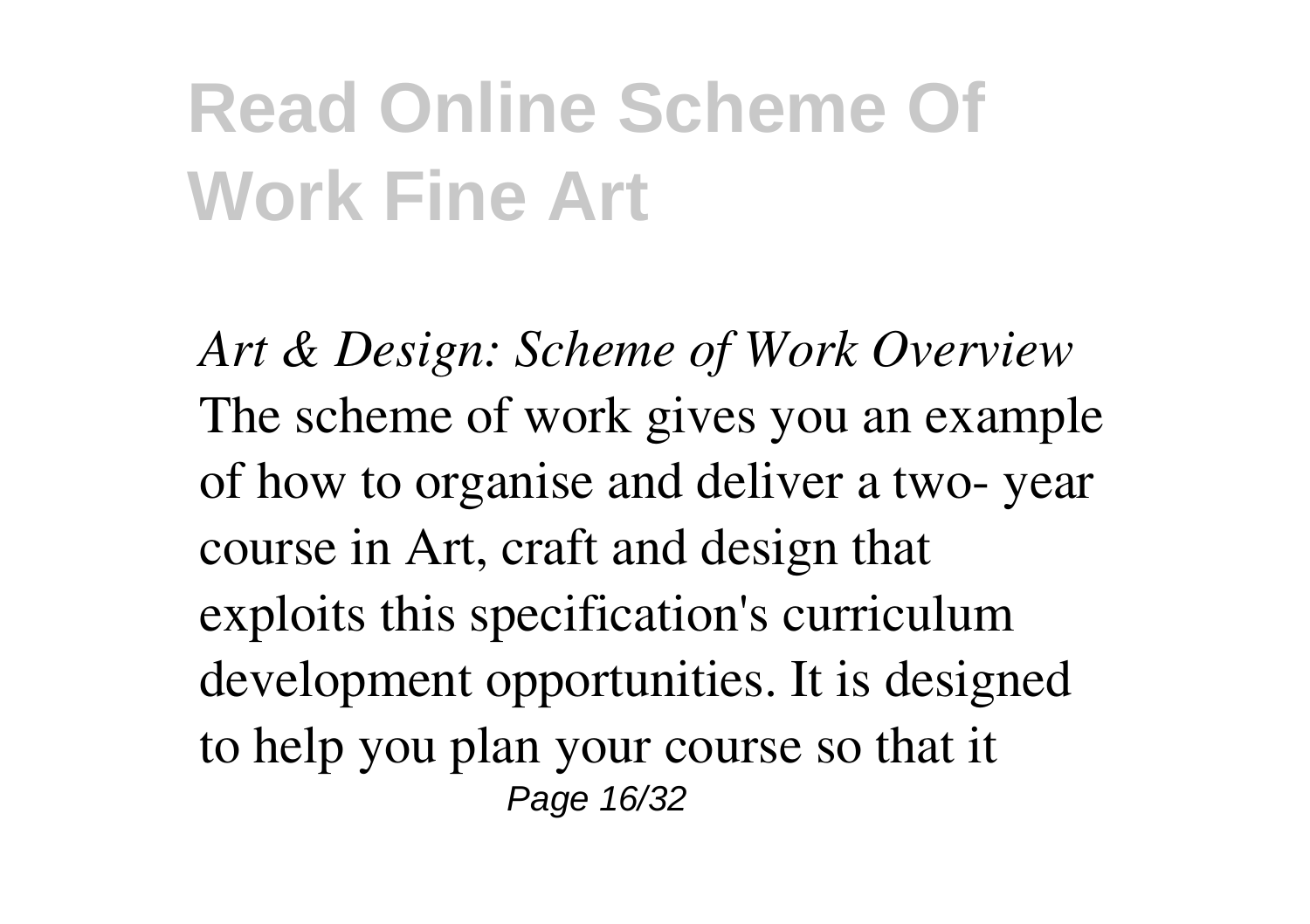meets the requirements of the specification, in a way that is enjoyable and stimulating for students. The scheme of work includes suggestions for activities and project tasks that provide students with opportunities to develop Art, craft and design ...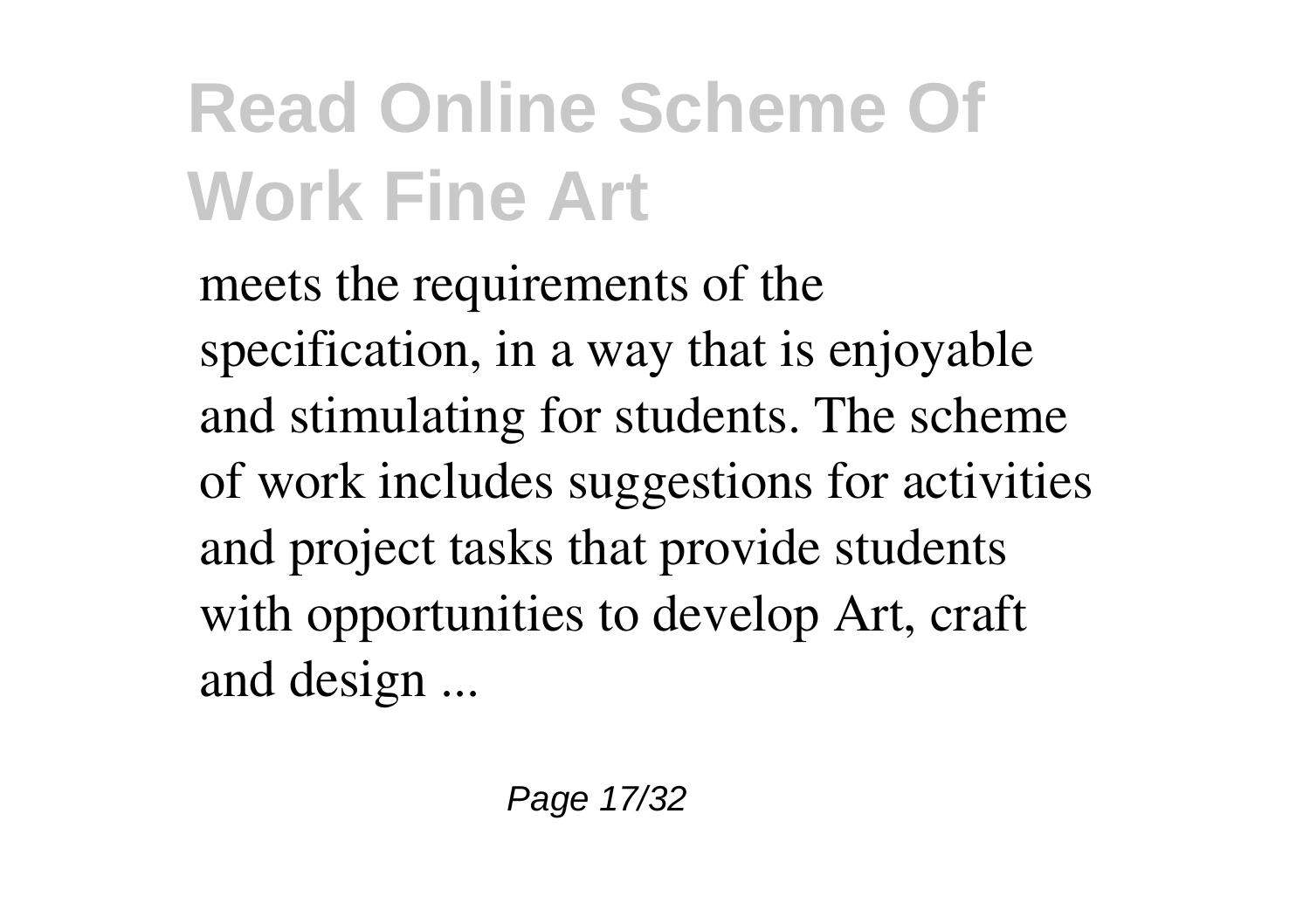*Scheme of work: Art, craft and design* Scheme of Work 2018-2019 Key Stage 1 Key Stage 2 Children will focus on the following skills: 1. Fine motor (M) 2. Social skills- Eye contact, turn taking (C) 3. Tolerance of sensory input (S) 4. Processing skills (T) 5. Health and safety (I) 6. Discover your own special light (S) Page 18/32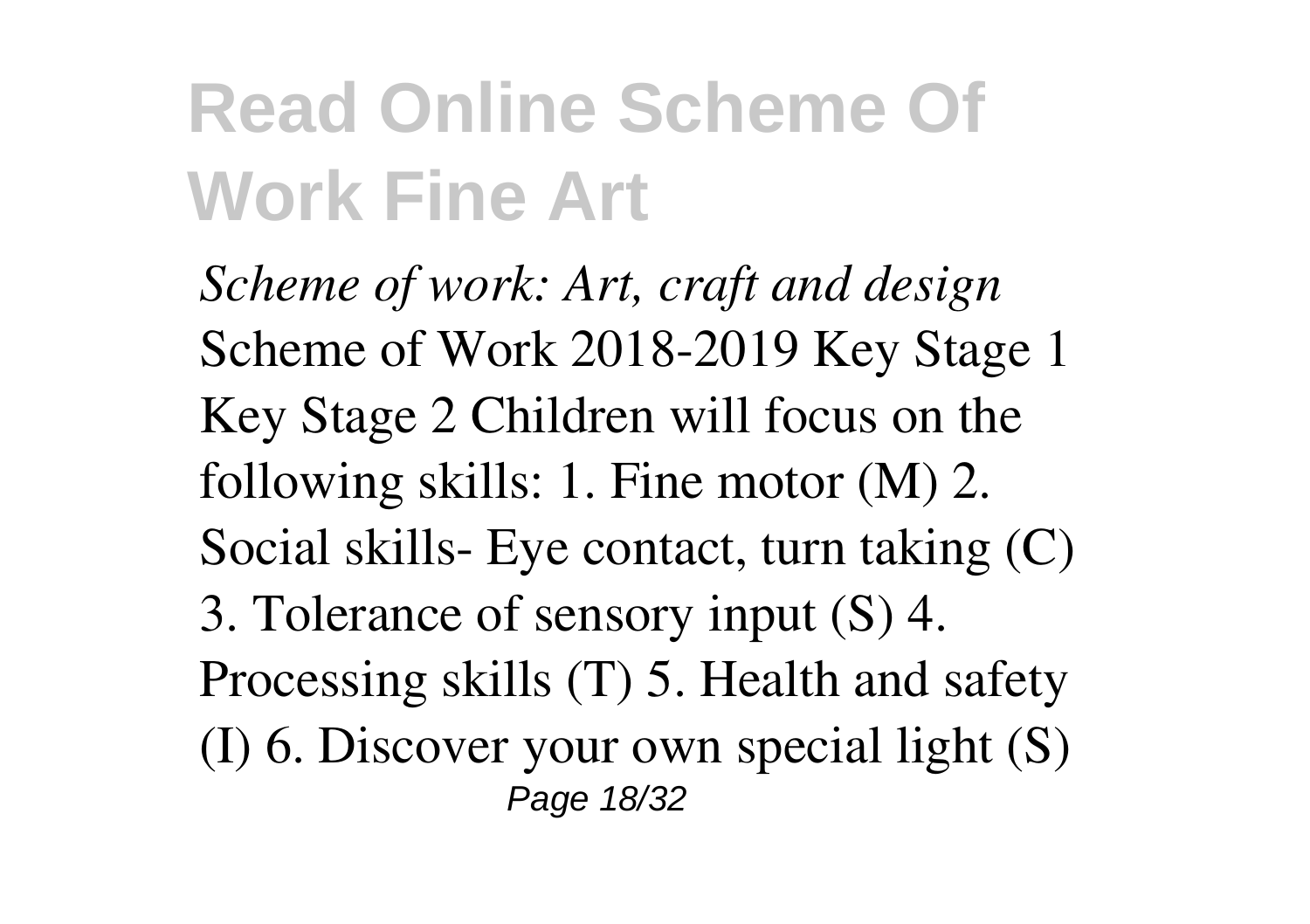7. Celebrating cultural differences (S) 8. Listening and attention (C) 9.

#### *PRIMARY DEPARTMENT Scheme of Work 2018-2019*

Pop Art Scheme of Work. FREE (20) radhika1105 Mono-Printing PPT. FREE (12) radhika1105 Illustration SOW. FREE Page 19/32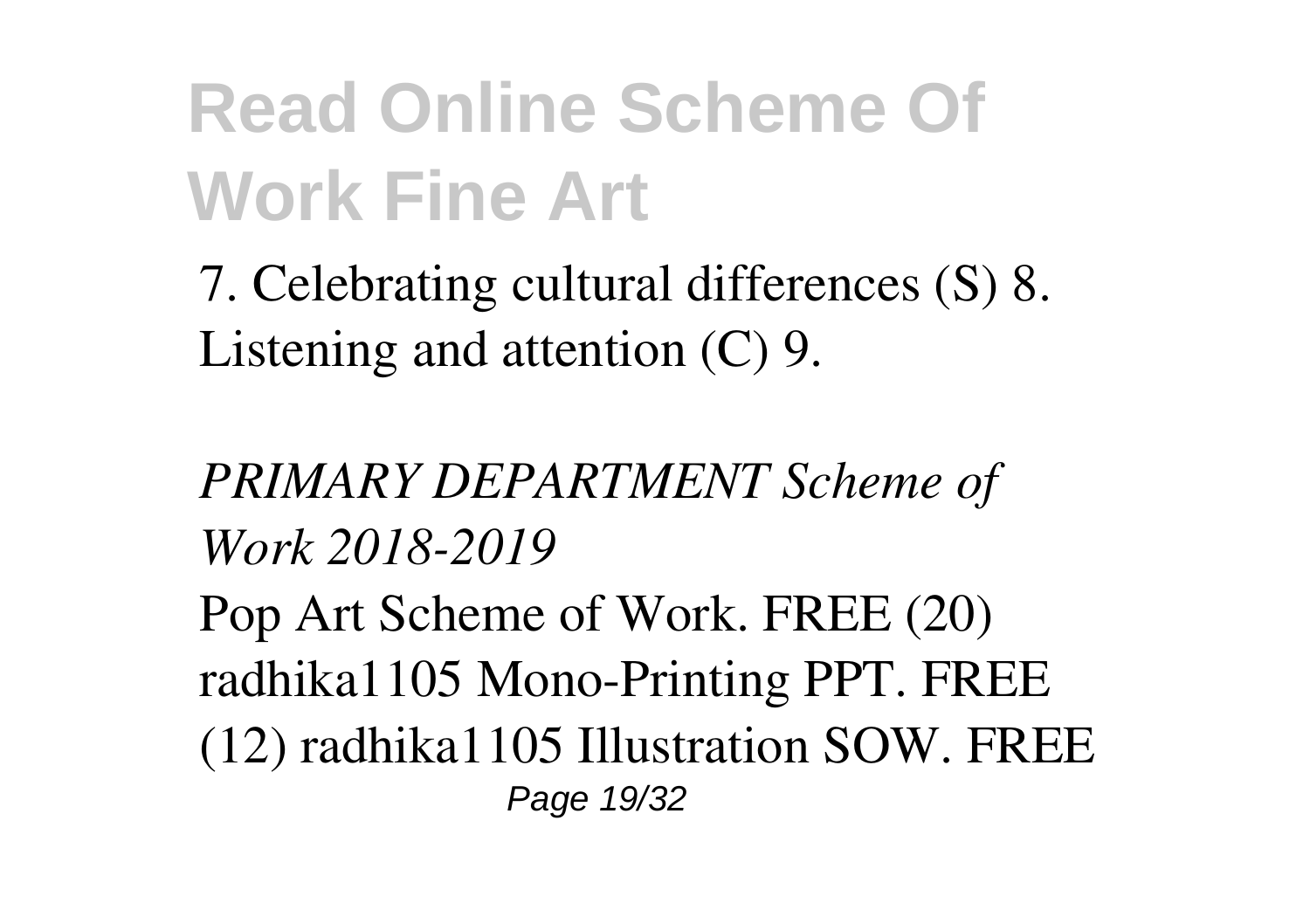(8) Popular paid resources. Bundle. mr.simon.bull 15 D&T cover lessons / cover work - Tried and tested worksheets

*Pop Art Scheme of Work | Teaching Resources*

Share this NEW SCHEME OF WORK FOR JUNIOR SECONDARY SCHOOL Page 20/32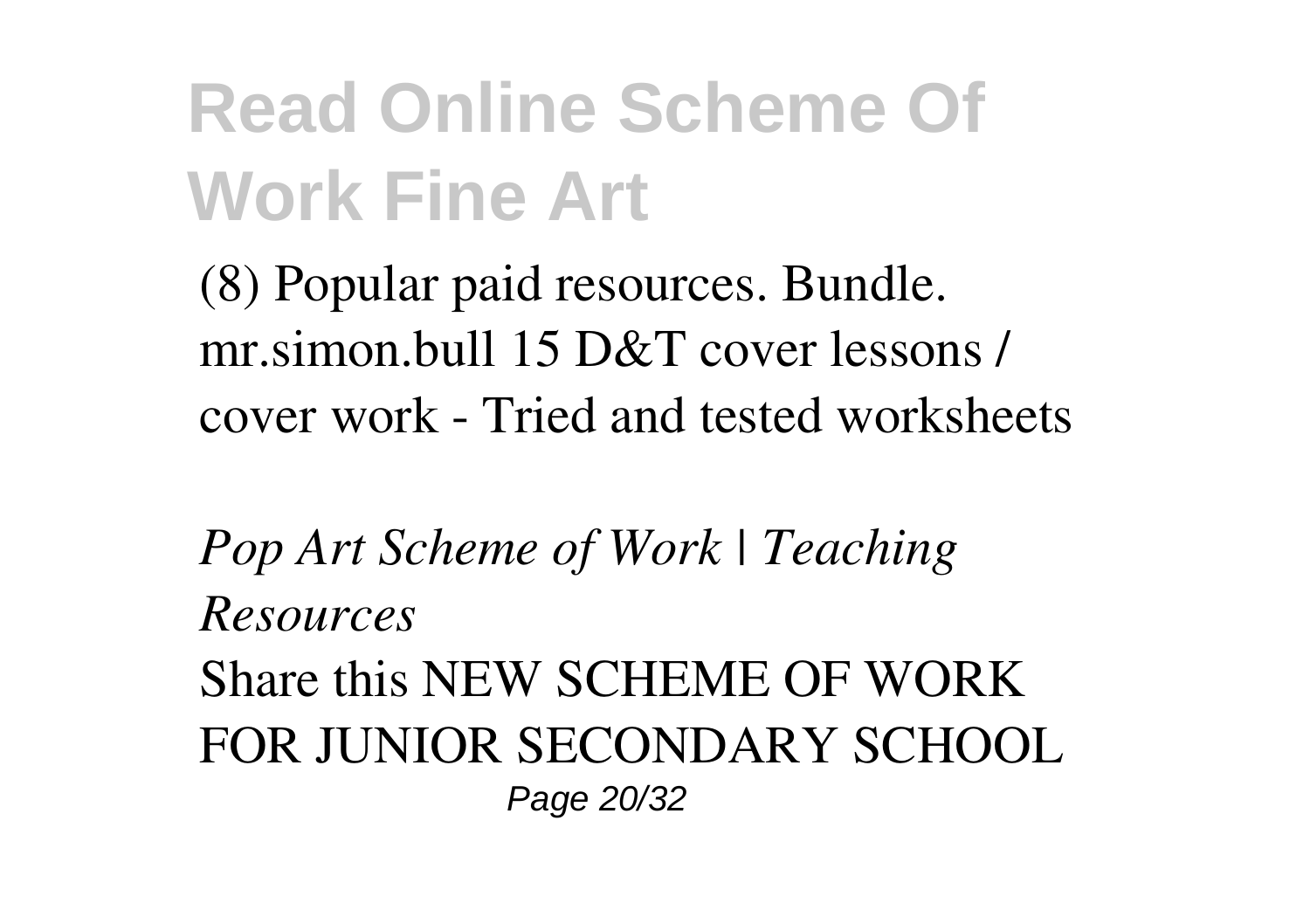EDUCATION FIRST TERM- CULTURE AND CREATIVE ARTS (CCA 1) JSS 1 Arts and Crafts Introduction to Arts: History; Origin and Types Types of Crafts Practical works In Tie and Dye Using Different Methods Performing Arts & Entertainment Definition of Drama and Theatre Functions of DramaRead More Page 21/32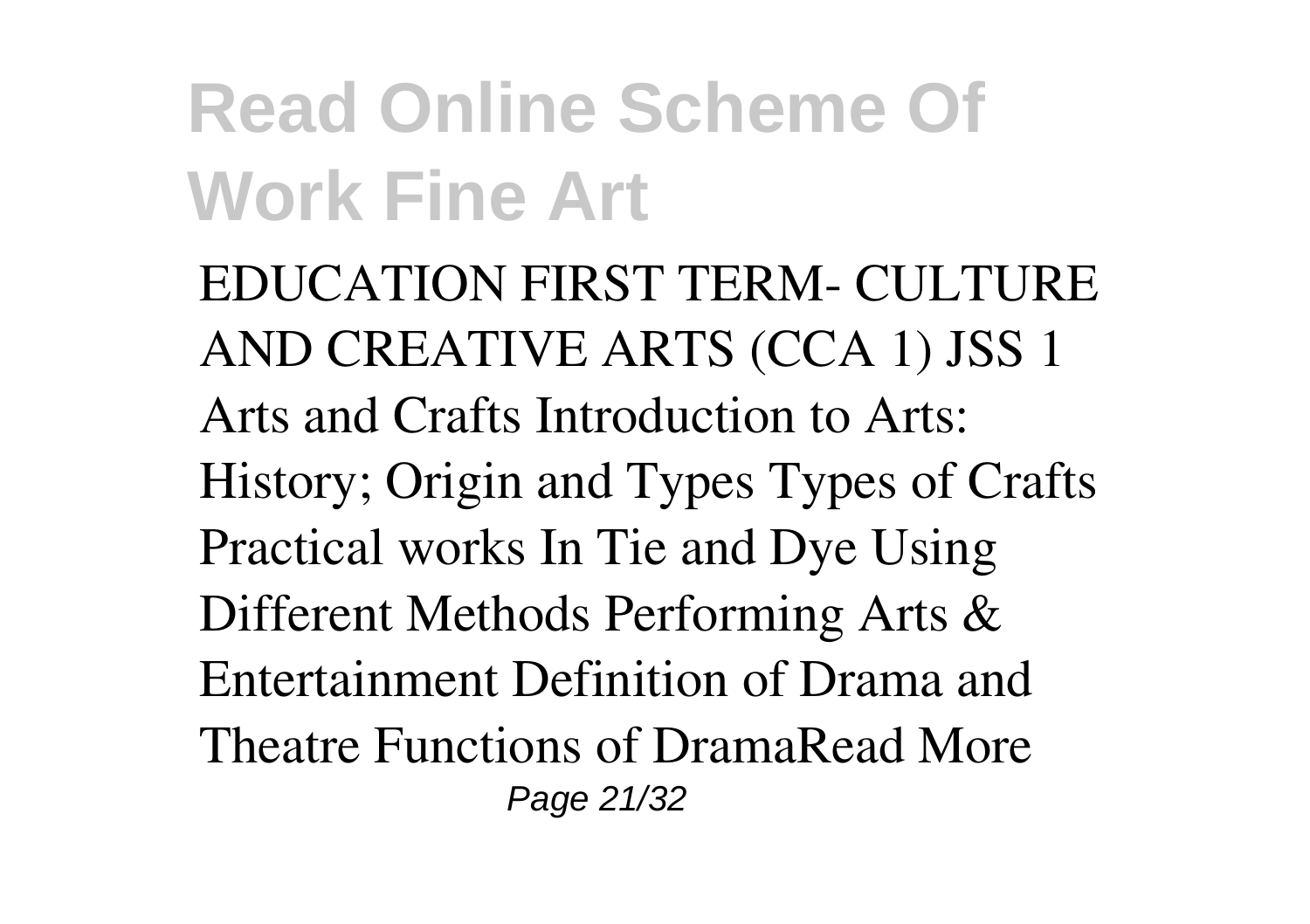- *NEW SCHEME OF WORK-CULTURE AND CREATIVE ARTS JSS 1 - SEYI DIPO*
- Every primary EYFS, KS1 and KS2 primary art and design scheme of work compared for the 2014 National Curriculum. See which resource fits your Page 22/32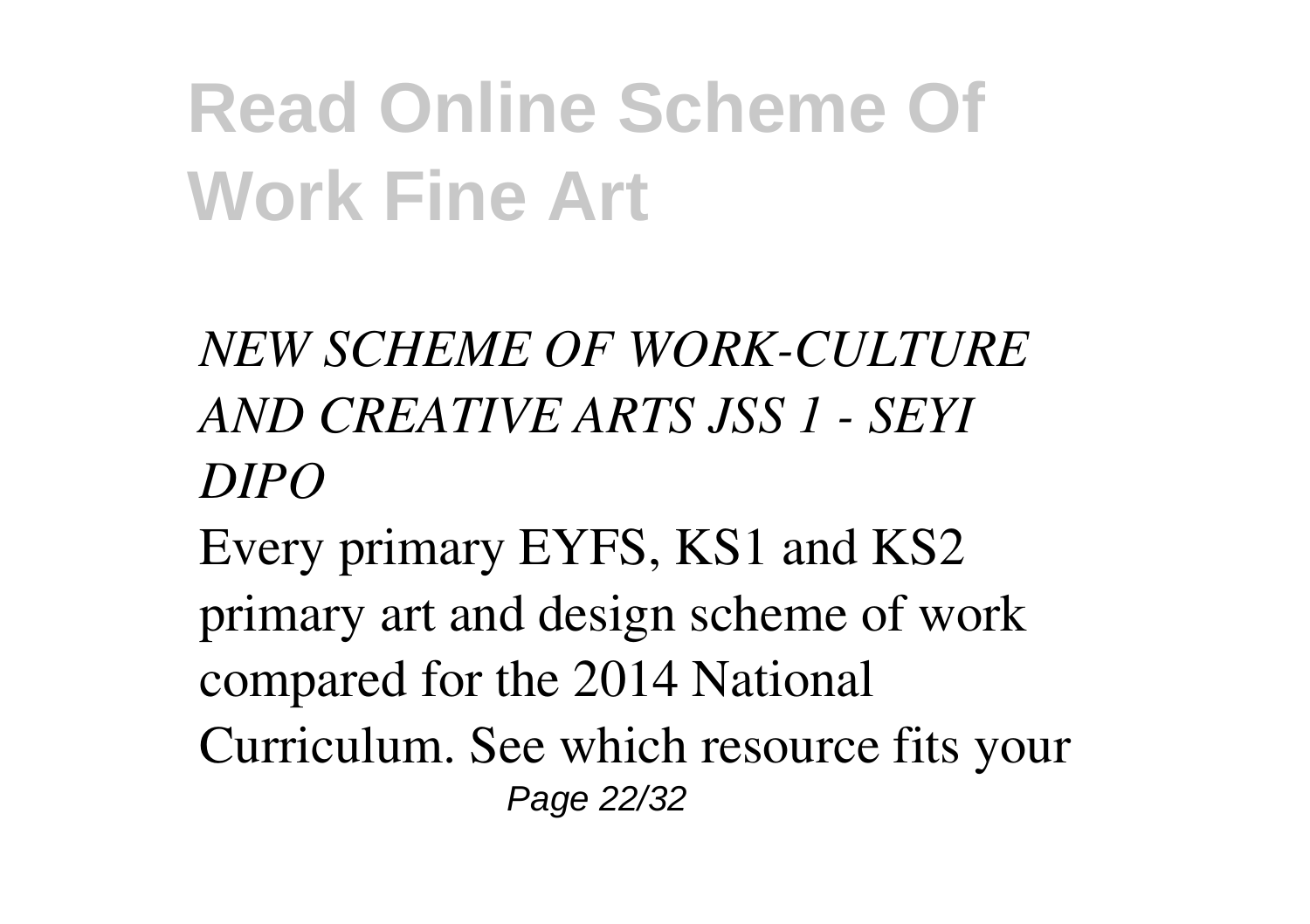school and budget!

*Art Schemes of Work Compared | Scheme Support*

View our downloadable Primary

Resources Art Scheme of Work packs designed with the new art curriculum in mind. Each pack contains plans and Page 23/32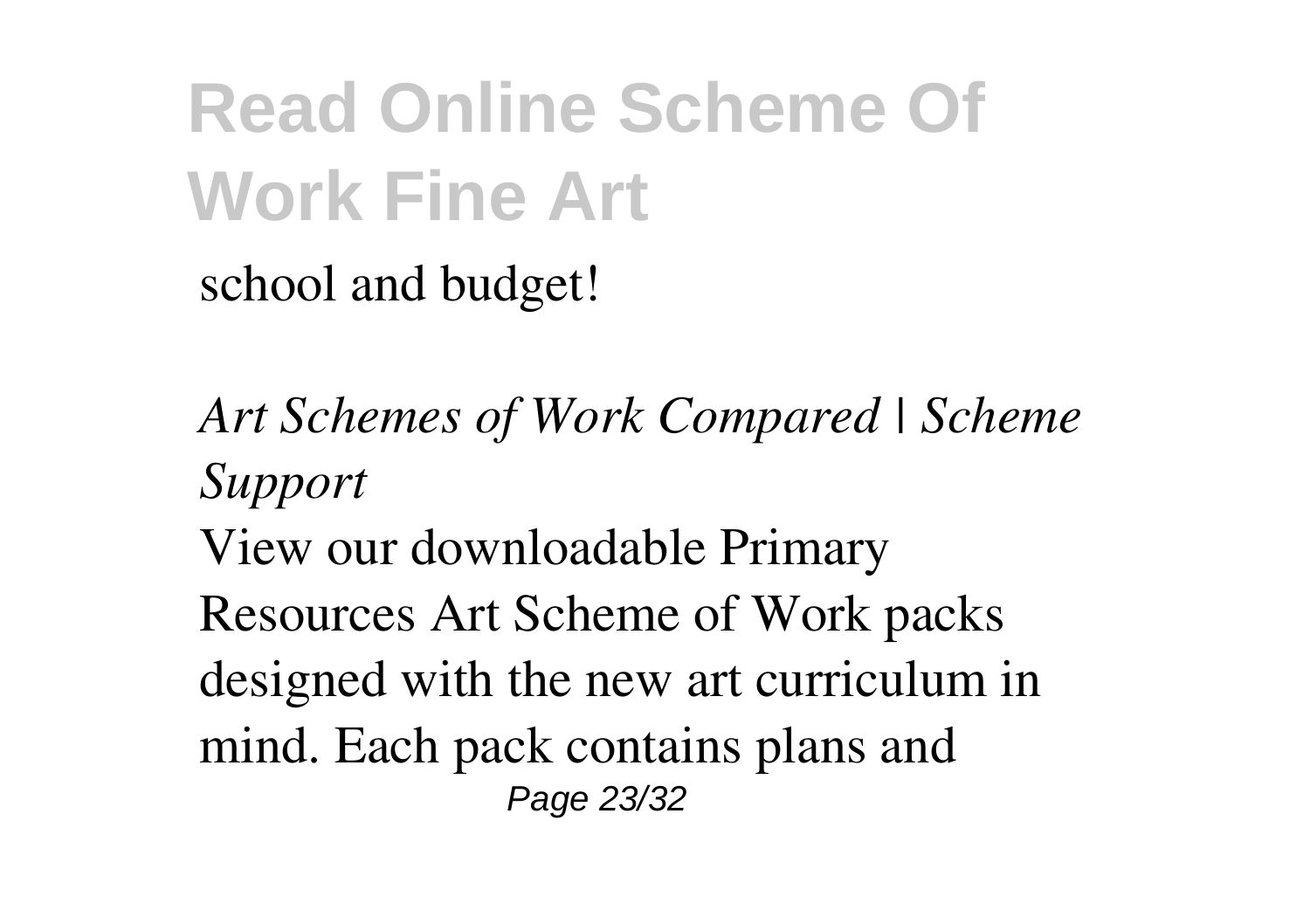resources.

*Primary Resources Art Scheme of Work Collection | PlanBee* A Level Course Art & Design. Home. Subjects. Art & Design. Scheme of Work. A Level Art. Students will be encouraged to pursue their own lines of enquiry Page 24/32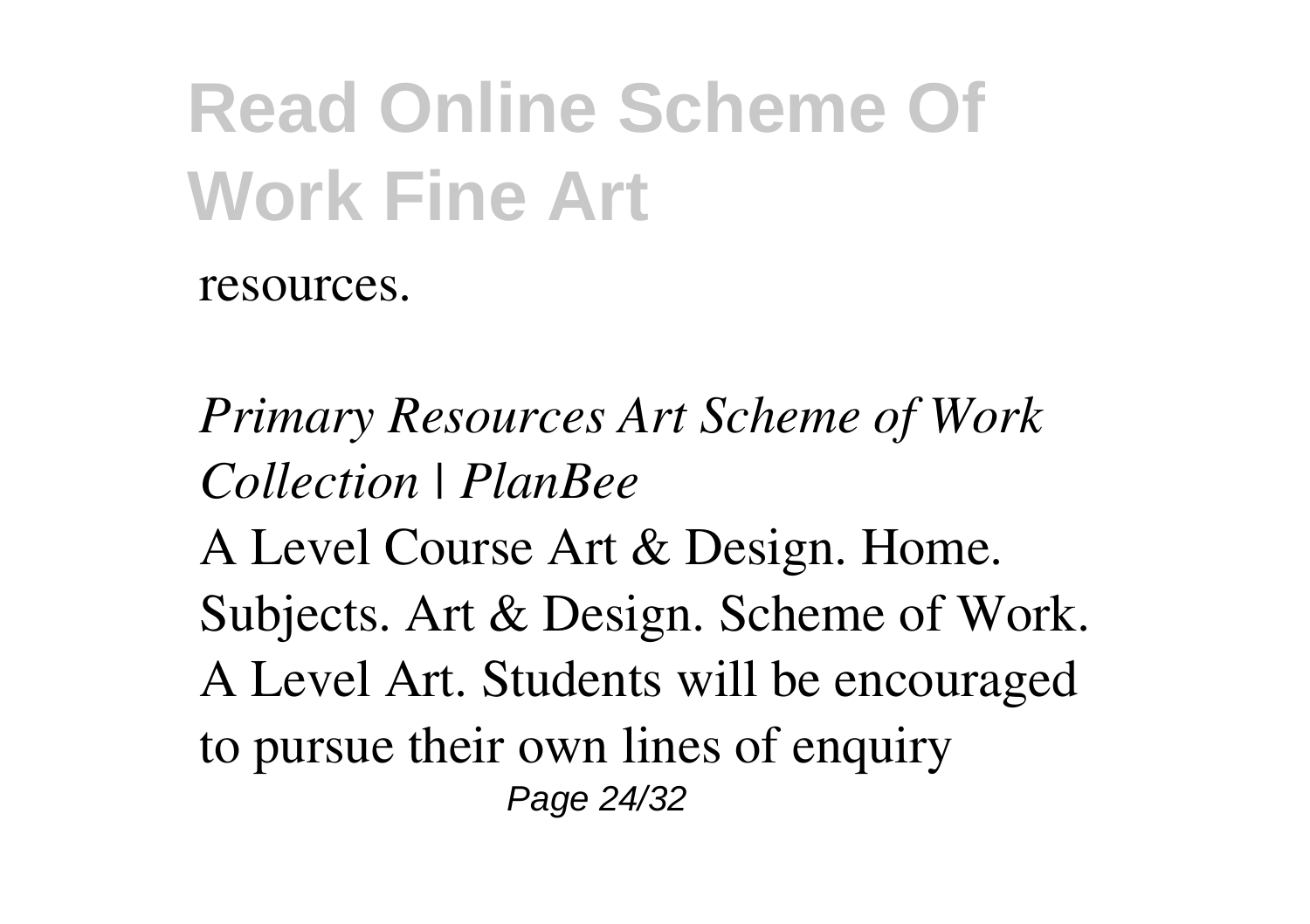informed by guided cultural, contemporary and historical references through the 2 years on this linear course. They will explore different types of art in a range of specialisms such as Fine Art, Textiles, Graphics, Photography and Sculpture.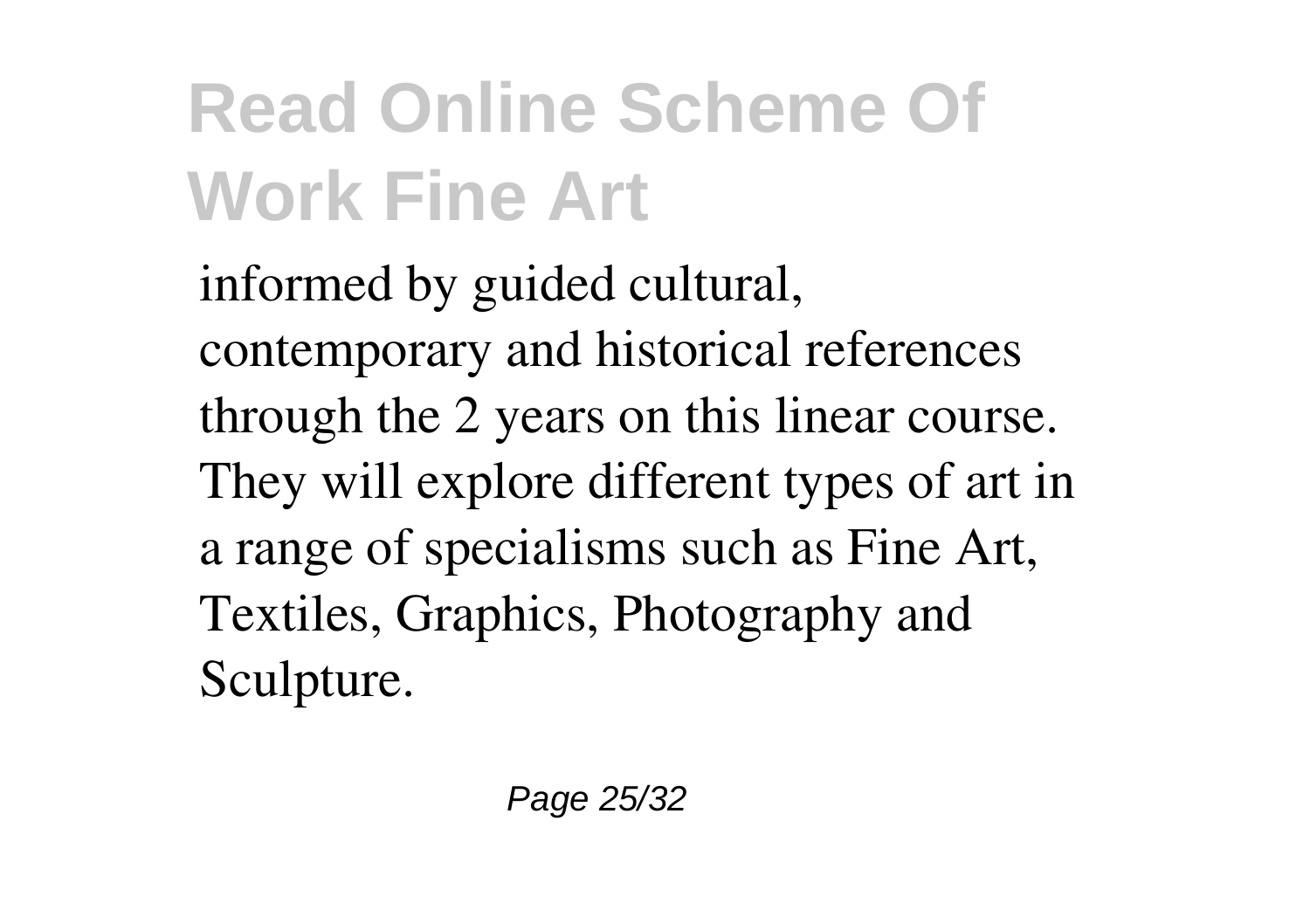- *A Level Course Art & Design | Toot Hill School*
- Drawing 1 Scheme of Work. Course Title: Drawing 1 VH417 Course Duration: 6 hours for 5 weeks Lecturer: JK Course Dates Jan 11 – Feb 14 . Employability and other outcomes: Develop creativity and use different side of brain – transferable Page 26/32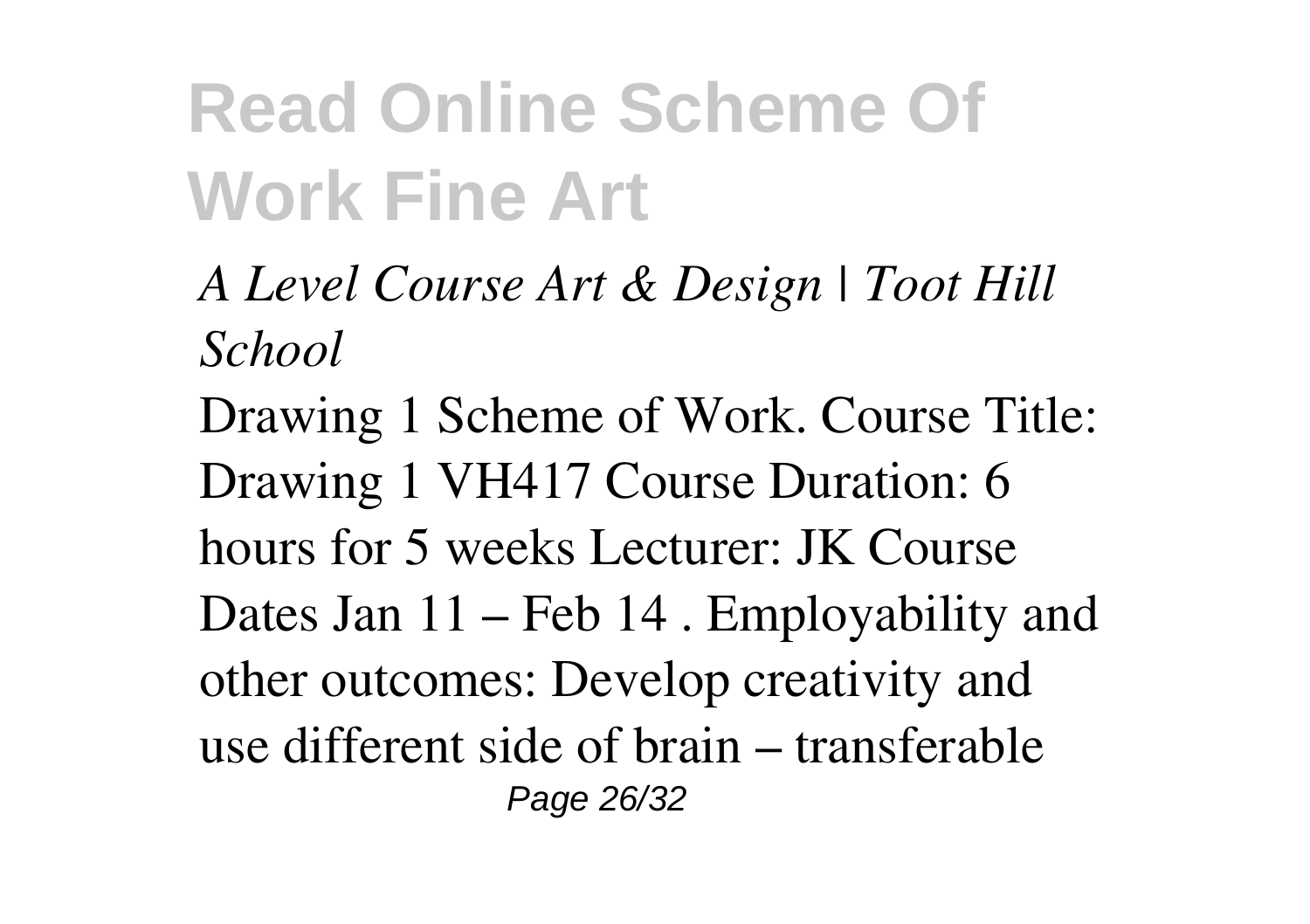skill to work or elsewhere. Develop practising artists' skills in making visual decisions .

*Visual Arts Scheme of Work - City Lit London*

Scheme of Work; GCSE Art; GCSE Art and Design offers an inspiring programme Page 27/32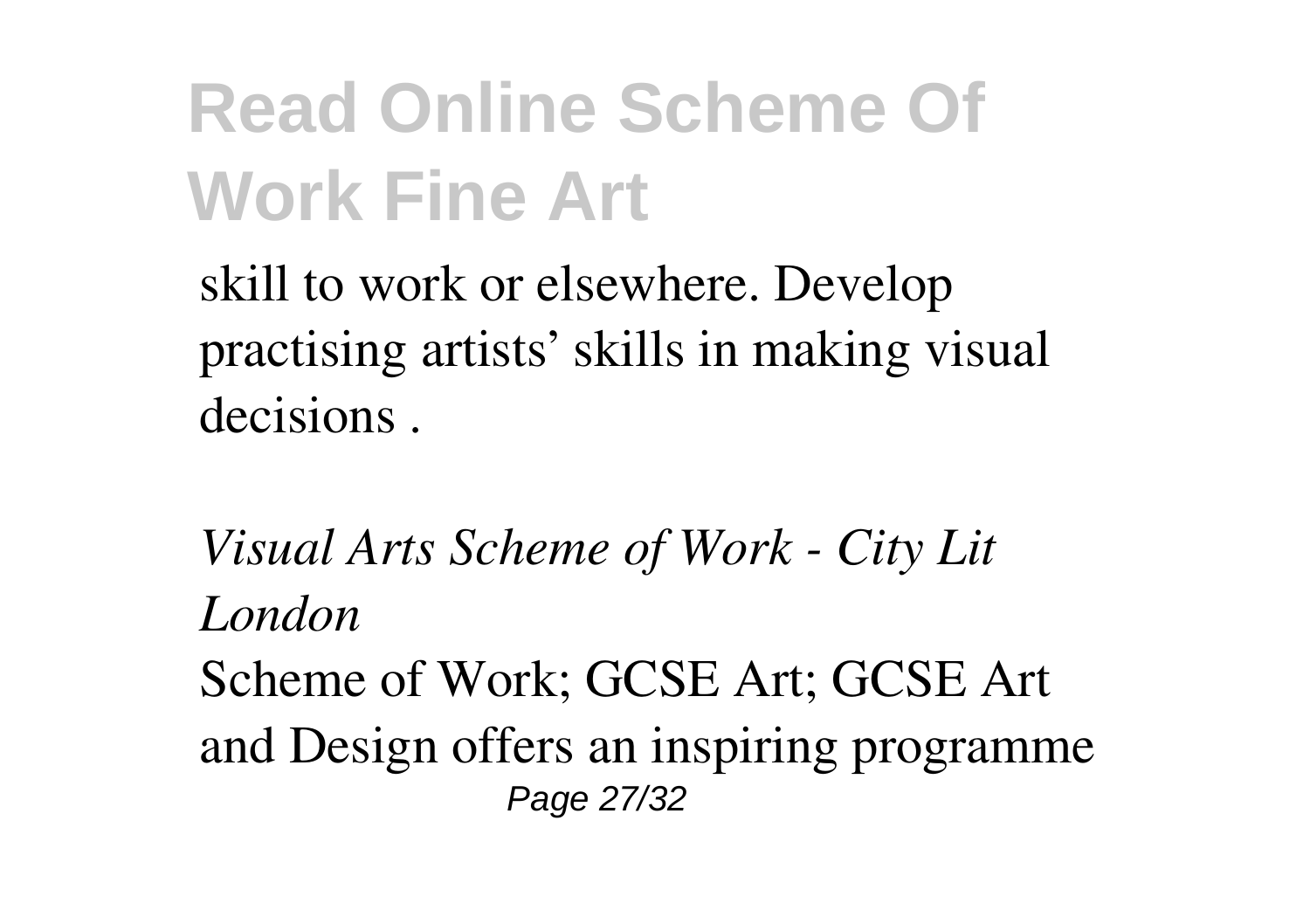of study, which will challenge students to refine and develop practical art skills, understanding of visual imagery and creative thinking. Students will have 3 lessons per week over the duration of the three years and the course is made up of 60% coursework and 40% ...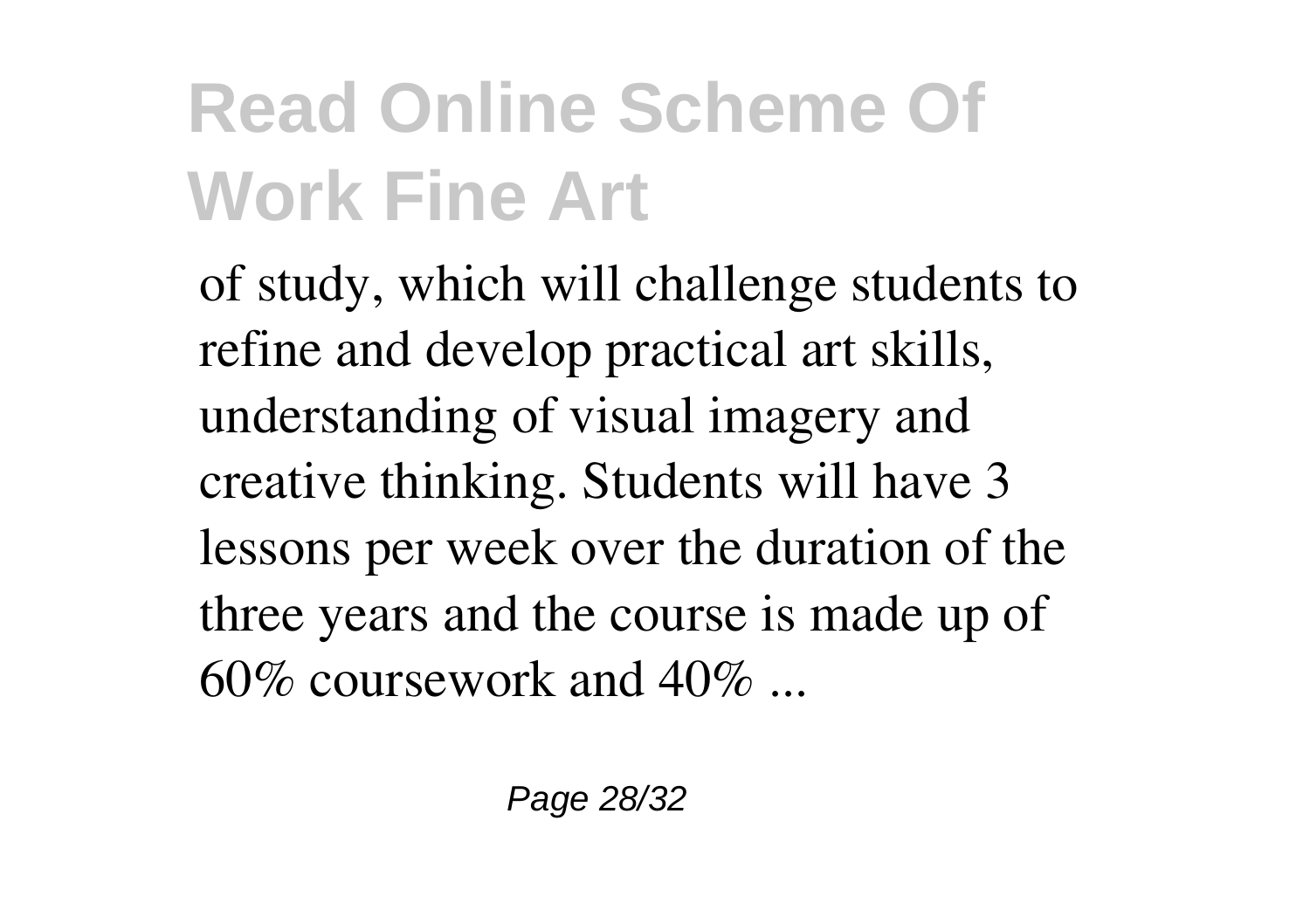- *GCSE Art & Design Course | Toot Hill School*
- Please note: The information on this page was originally put together to support the old QCA schemes of work for art. Teachers may find some of the links to resources still useful but the units of work no longer apply and you should Page 29/32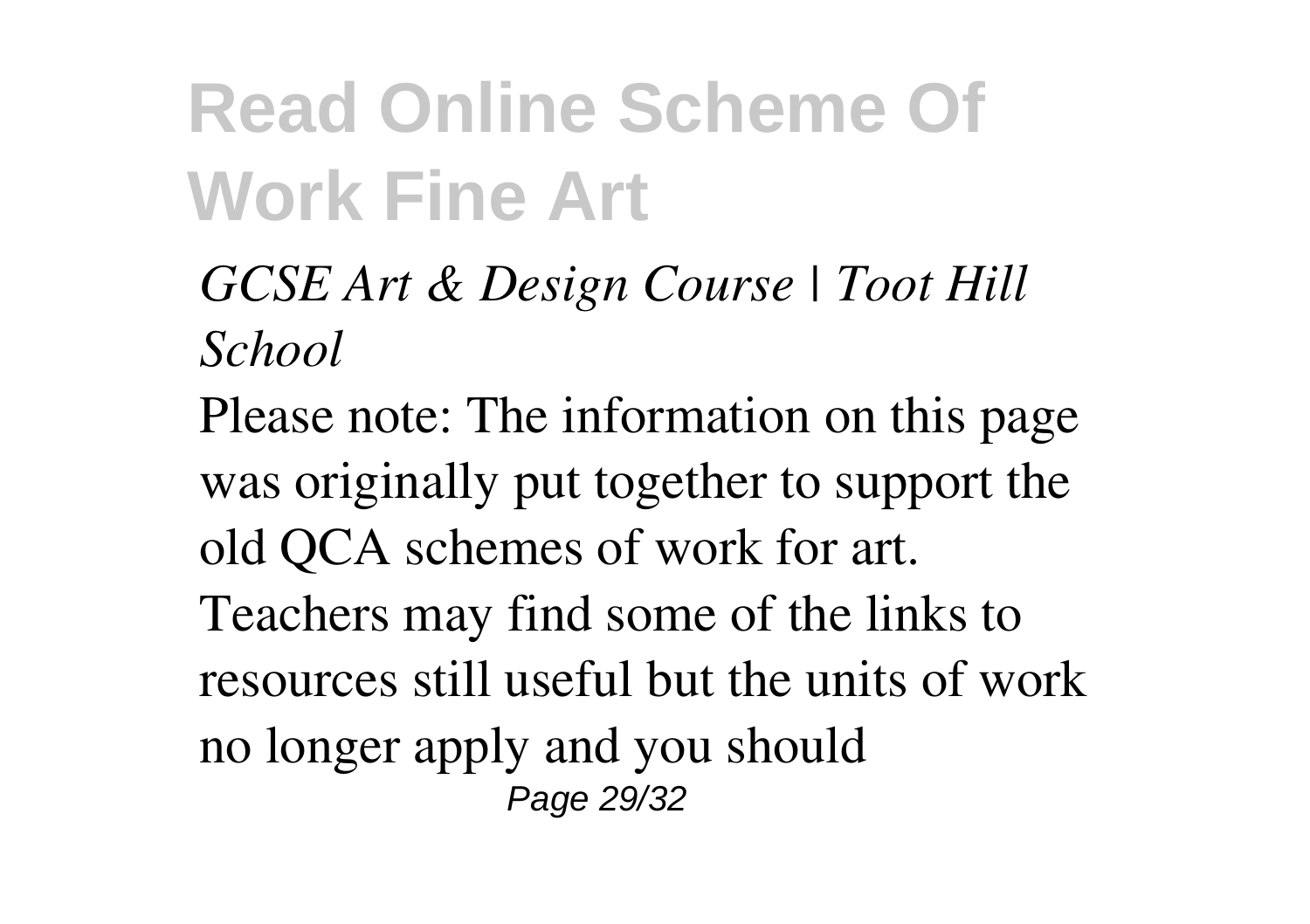independently verify the accuracy of the information yourself before placing any reliance upon it.

*HGfL: Art & Design: KS1 & KS2 Units of work teaching resources* Our A Level Art and Design qualification develops students' understanding of the Page 30/32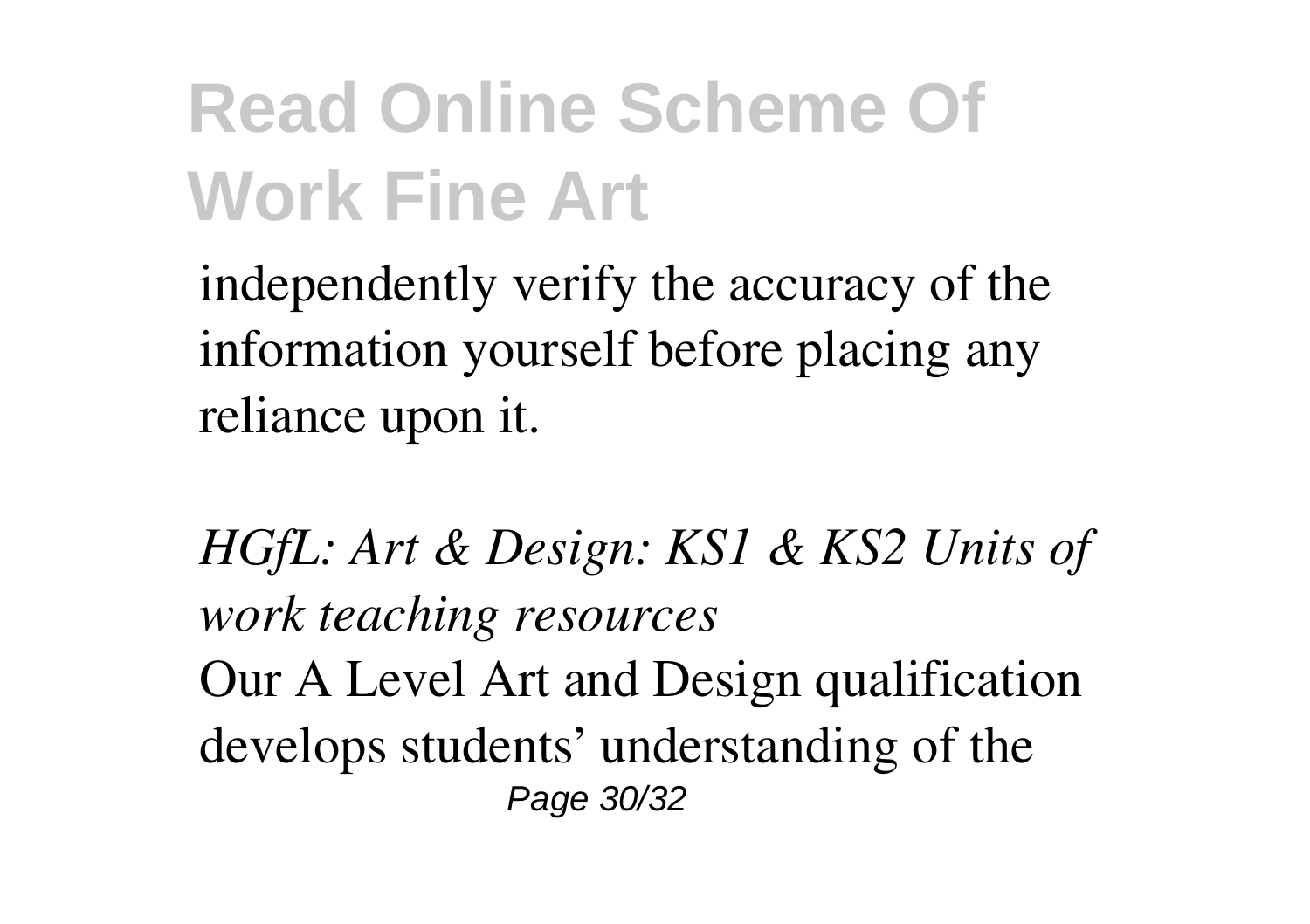value of art and design as well as their own skills and creativity. Its seven specialisms cover the breadth of art and design, both traditional and digital, to suit students' particular skills and interests. ... Create a bespoke scheme of work using the ...